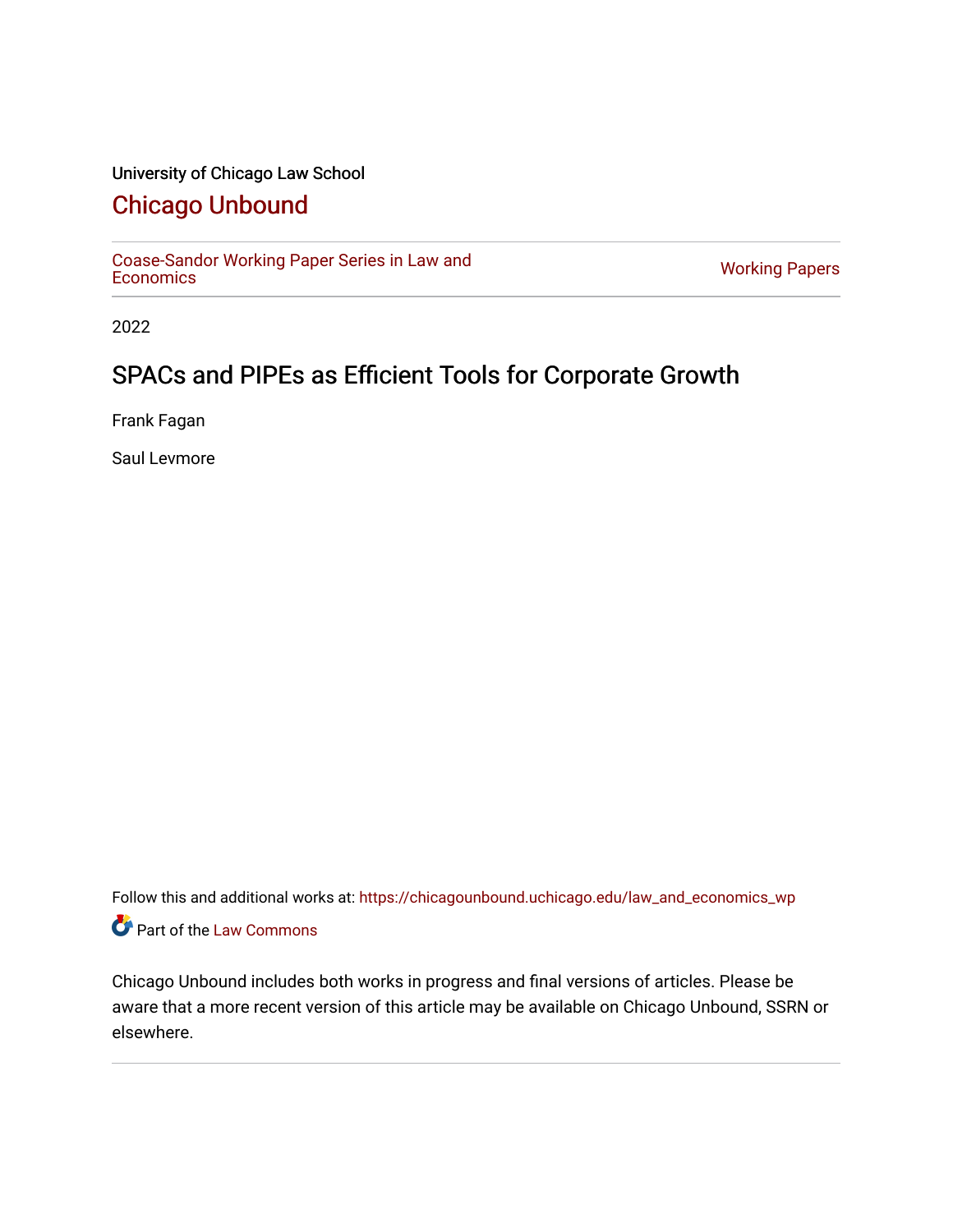# *SPACS* AND *PIPES* AS EFFICIENT TOOLS FOR CORPORATE GROWTH

*Frank Fagan & Saul Levmore\**

#### *Abstract*

*Special Purpose Acquisition Companies, or SPACs, have come to play a large role in bringing together small and large investors in the acquisition and expansion of private companies. A pessimistic version of this relatively recent alternative to conventional initial public offerings (IPOs), and other methods of investing in companies ready to expand, is that clever sharks take advantage of overly optimistic and ill-informed small investors. This Article offers a very different view. It shows that small investors need someone to locate good investment opportunities, and then often also benefit if another well-informed party can credibly vouch for the entity that claims to have found a good target. It also suggests the development of other means of vouching for parties that claim to have found worthy targets for investment.*

*The analysis focuses first on SPACs that have recently arisen to play the important role of finding targets and then on PIPEs (Private Investor(s) in Public Equity) that serve the role of evaluating and certifying those SPACs. Each of these is rewarded for what it does along the "financing chain." SPACs and PIPEs are to be welcomed rather than feared. Small investors would benefit from knowing when and at what prices potential PIPEs turned down deals, and they might benefit if SPAC founders earned lower rewards as the period during which they have use of investors' funds comes towards an end. The discussion shows how these problems are related to those found in other markets, such as the information consumers can (and cannot) derive from knowledge about a large purchase that preceded them. Hertz's purchase of a Toyota, and Warren Buffett's purchase of stock, is not terribly different from a PIPE's purchase of a SPAC.*

*This Article also suggests alternatives to SPACs that might arise with a little help from changes in law. Prediction markets could aggregate* 

<sup>\*</sup> Fagan is Associate Professor at the South Texas College of Law. Levmore is the William B. Graham Distinguished Service Professor at the University of Chicago Law School. We owe thanks to Joshua Macey, Andrew Verstein, \_\_, and especially to Michael Klausner for his generous contribution to our understanding of the world of SPACs.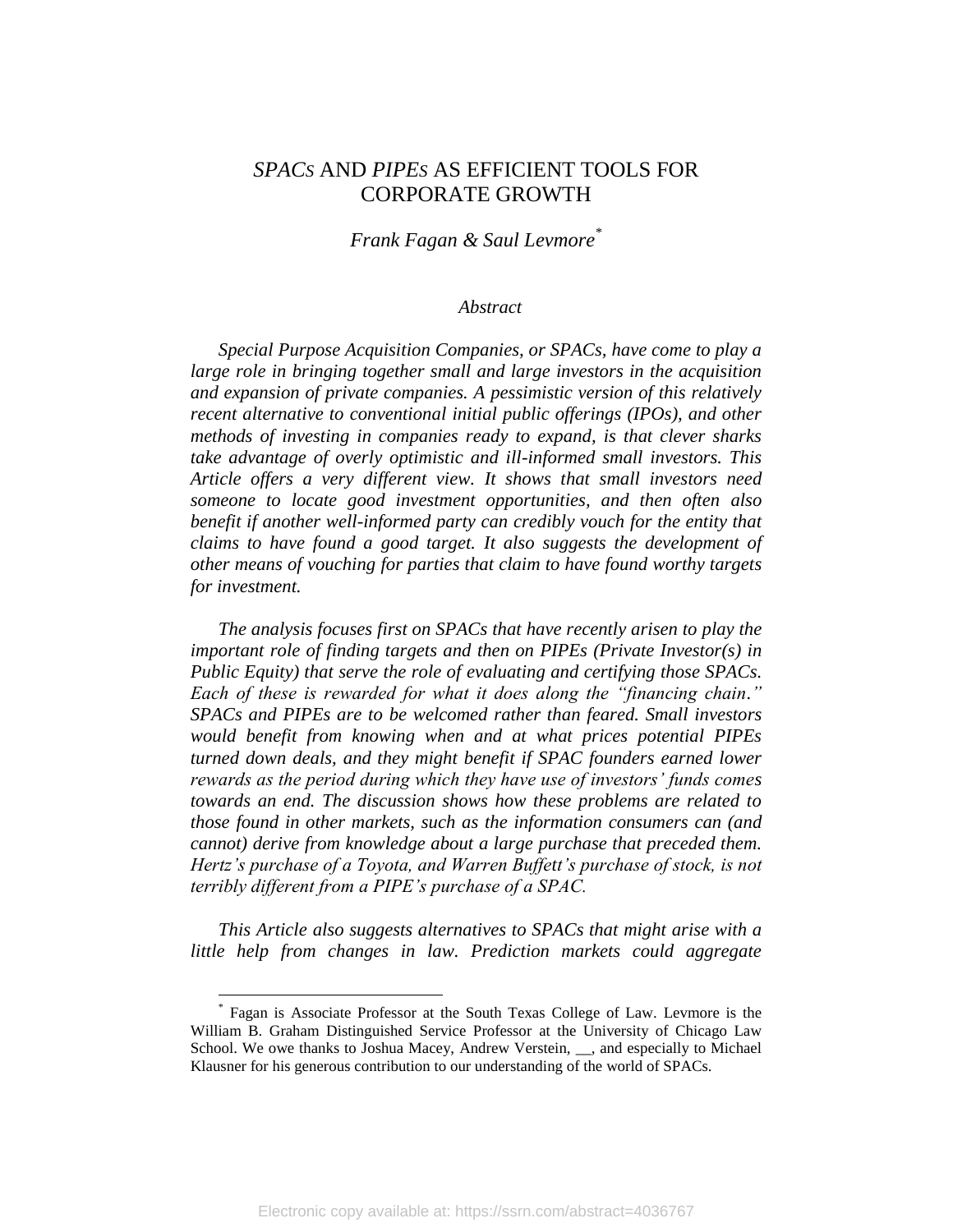*information possessed by many small parties. SPACs themselves, or yet other providers, might offer insurance against the possibility of a target whose bad quality can be detected only with factfinding that is difficult for dispersed, small investors to obtain. Finally, the analysis suggests that SPACs represent a new way of dealing with strategic investors who holdout for more than their fair share of a discovery.*

#### **INTRODUCTION**

A special purpose acquisition company (SPAC) is a shell corporation formed with the purpose of bringing together small and large investors in the acquisition of a private company.<sup>1</sup> A SPAC can be understood as an alternative to an IPO (initial public offering),<sup>2</sup> a sale to a large entity or private set of investors, or even to large-scale financing by a bank or other lender.<sup>3</sup> Each of these is a means of growing an idea and small organization into a larger and better financed one; each is an attempt to scale up an entity that is already in progress. A pessimistic version of all these methods is that

<sup>&</sup>lt;sup>1</sup> SPACs follow a general pattern of development consisting of legal formation, SEC registration of redeemable securities for cash, roadshow, initial public offering, identification and shareholder approval of target, and finally, business combination of the target and SPAC. *See* Yochanan Shachmurove & Milos Vulanovic, *Specified Purpose Acquisition Company IPOs*, in THE OXFORD HANDBOOK OF IPOS 301, 314 (Douglas Cumming & Sofia Johan eds., 2019) (describing the SPAC lifecycle); *see also* Douglas Cumming, Lars Helge Haß & Dennis Schweizer, *The Fast Track IPO: Success Factors for Taking Firms Public with SPACs* 47 J. BANKING & FIN. 47 192, 201 (2014) (providing graphical representation).

 $^{2}$  An initial public offering (IPO) is a process that a private company uses to sell shares to the public, before the stock trades on an exchange. *See* Christine Hurt, *Moral Hazard and the Initial Public Offering*, 26 CARDOZO L. REV. 711, 715 (2005). The shares are offered at a price determined by an underwriter, and are often sold to the underwriter"s preferred institutional client-investors, such as pension and mutual funds. *Id.* The private company selling its stock receives the proceeds from the sale after accounting for underwriting and other banking fees. Institutional investors who purchase the initial offering of shares either hold them for a time or sell them immediately to their preferred clients. For example, Fidelity, a mutual fund, provides access to IPOs led by underwriter Kohlberg Kravis and Roberts for its customers who hold at least \$100,000 in assets. *See Initial Public Offerings (IPOs)*, FIDELITY, https://www.fidelity.com/stock-trading/ipos (last visited Feb. 14, 2022). Fidelity customers who hold at least \$500,000 are able to access IPOs underwritten by Credit Suisse. *Id.* If the initial investors decide to sell their shares later, they may do so on a stock exchange. Smaller, public investors, sometimes called retail investors, can then purchase shares of the company, though often at substantially higher prices. *See* Hurt, *supra* note 2 at 715-16.

<sup>3</sup> *See, e.g.*, Johannes Kolb & Tereza Tykvova, *Going Public Via Special Purpose Acquisition Companies: Frogs Do Not Turn into Princes* 40 J. CORP. FIN. 80, 80 (2016) (noting that SPACs can be understood as alternatives to IPOs and that SPAC activity generally increases when traditional IPO activity decreases).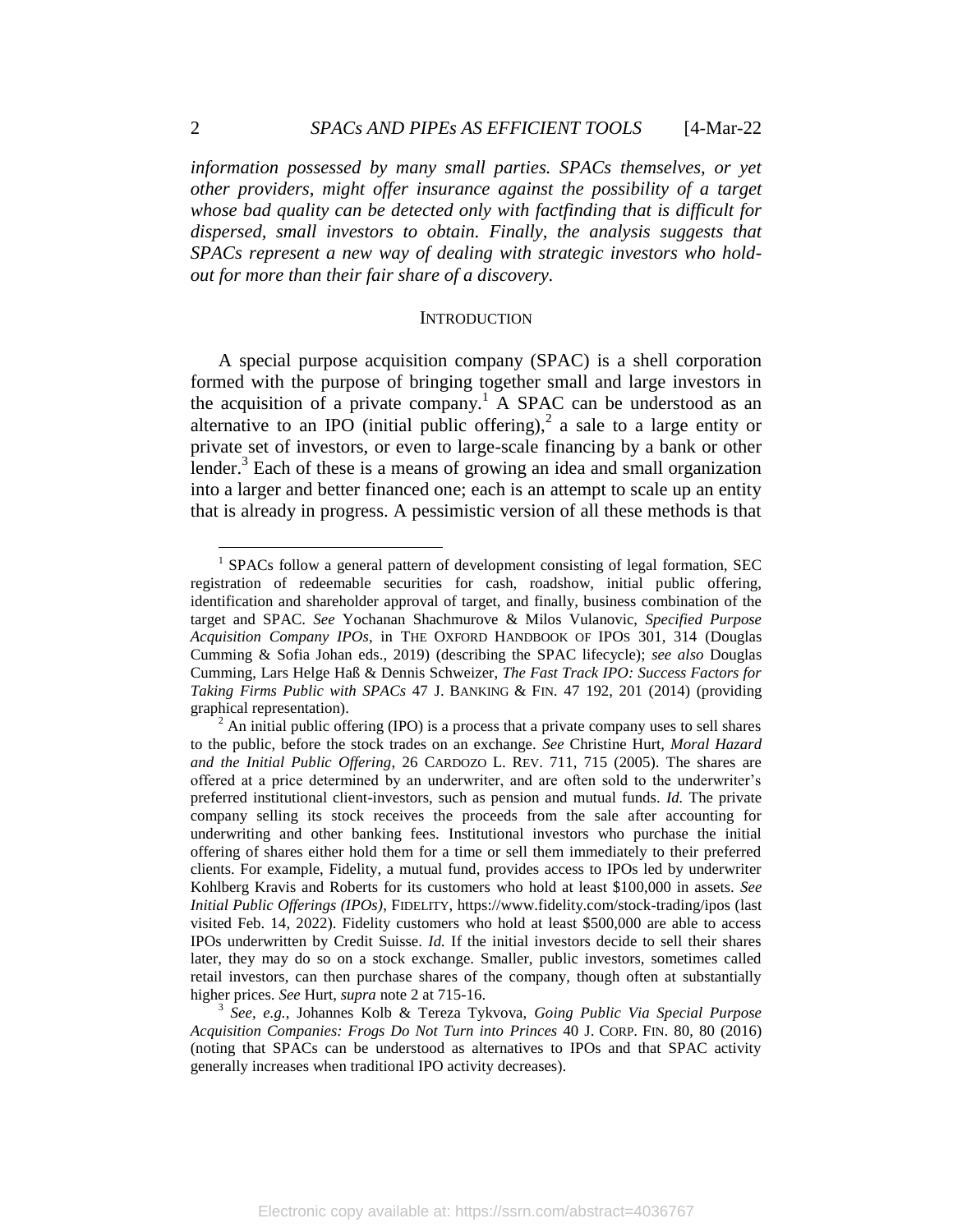$\overline{a}$ 

their real purpose is to allow an intermediary to profit from some investors" overconfidence. An optimistic view is that market forces will eliminate any excess profits, and that SPACs, in particular, offer small investors a chance to engage in what private equity companies have been doing for some time.<sup>4</sup>

While the finance literature has focused on empirically identifying the drivers of long-term performance of the acquisition, lawyers have raised concerns about the compensation of SPAC promoters and the favorable terms offered to institutional investors in  $SPACs$ <sup>5</sup>. They point to steep postmerger declines in value as evidence that insiders profit handsomely at the expense of earlier, non-professional investors who are diluted along the SPAC financing chain.<sup>6</sup> There is an additional concern that SPACs attract

 $6$  For example, Klausner, Ohlrogge & Ruan examine the mean performance of 47 SPACs that merged between 2019 and 2020 and find positive unadjusted returns of 19.1% twelve months following the merger. *See* Klausner, Ohlrogge & Ruan, *supra* note 5 at 256. However, when compared to returns of an IPO index, the NASDAQ, and the Russell 2000, SPACs underperformed to the tune of -50.9%, -17.9%, and -4.4%. *Id.* SPAC investors would have done better to purchase securities indexed to those markets.

Interestingly, the authors divide the 47 SPACs into two groups: 24 with high-quality sponsor teams and 23 with low-quality teams. *Id.* SPACs with high-quality sponsor teams perform very well: mean excess returns of the merged firm over the IPO index, NASDAQ, and Russell 2000 are -2.8%, 29.9%, and 43.9%. *Id.* Thus, a small non-redeeming investor who is able to exclude low-quality sponsors will do very well investing in SPACs and retaining ownership in the merged firm. High quality sponsor teams may be fairly easy to identify. Klausner, Ohlrogge & Ruan designate such teams as private equity funds listed in PitchBook that manage at least \$1 billion of assets or have as a member of the sponsor team a former senior officer of a Fortune 500 company. *Id.* at 252. All other sponsor teams are considered low-quality.

Suppose small investors can easily identify the high-quality teams, but have trouble pinpointing the low-quality ones, and deploy some rough, aggregate measure like average quality. This measure partially excludes some low-quality sponsors, but allows for others, and can be understood as a back-of-the-napkin estimate of small investor learning. Suppose further that average quality sponsors generate approximately average returns as reported by

<sup>&</sup>lt;sup>4</sup> The origins of organized private equity are often traced to two firms established in 1946, the American Research and Development Corporation and J.H. Whitney & Company. *See* SEBASTIAN MALLABY, THE POWER LAW: VENTURE CAPITAL AND THE MAKING OF THE NEW FUTURE 24-26 (2022). Sequoia Capital, which Mallaby considers the leading venture partnership in Silicon Valley, has generated returns of about twelve times investor"s money since the early 2000s. *ID.* at 58.

<sup>&</sup>lt;sup>5</sup> On longer-term financial performance, see Minmo Gahng, Jay R. Ritter & Donghang Zhang, SPACs (Dec. 14, 2021) (unpublished manuscript) (https://ssrn.com/abstract=3775847). On concerns with promoter compensation and preferential treatment for large investors, see Michael Klausner, Michael Ohlrogge & Emily Ruan, *A Sober Look at SPACs*, 39 YALE J. REG. 228, 246 (2022). Not all lawyers think SPACs are always to be despised. See Emily Strauss, Suing SPACs, (Feb 9. 2022) (unpublished manuscript), for evidence that many of the lawsuits against SPACs are opportunistic.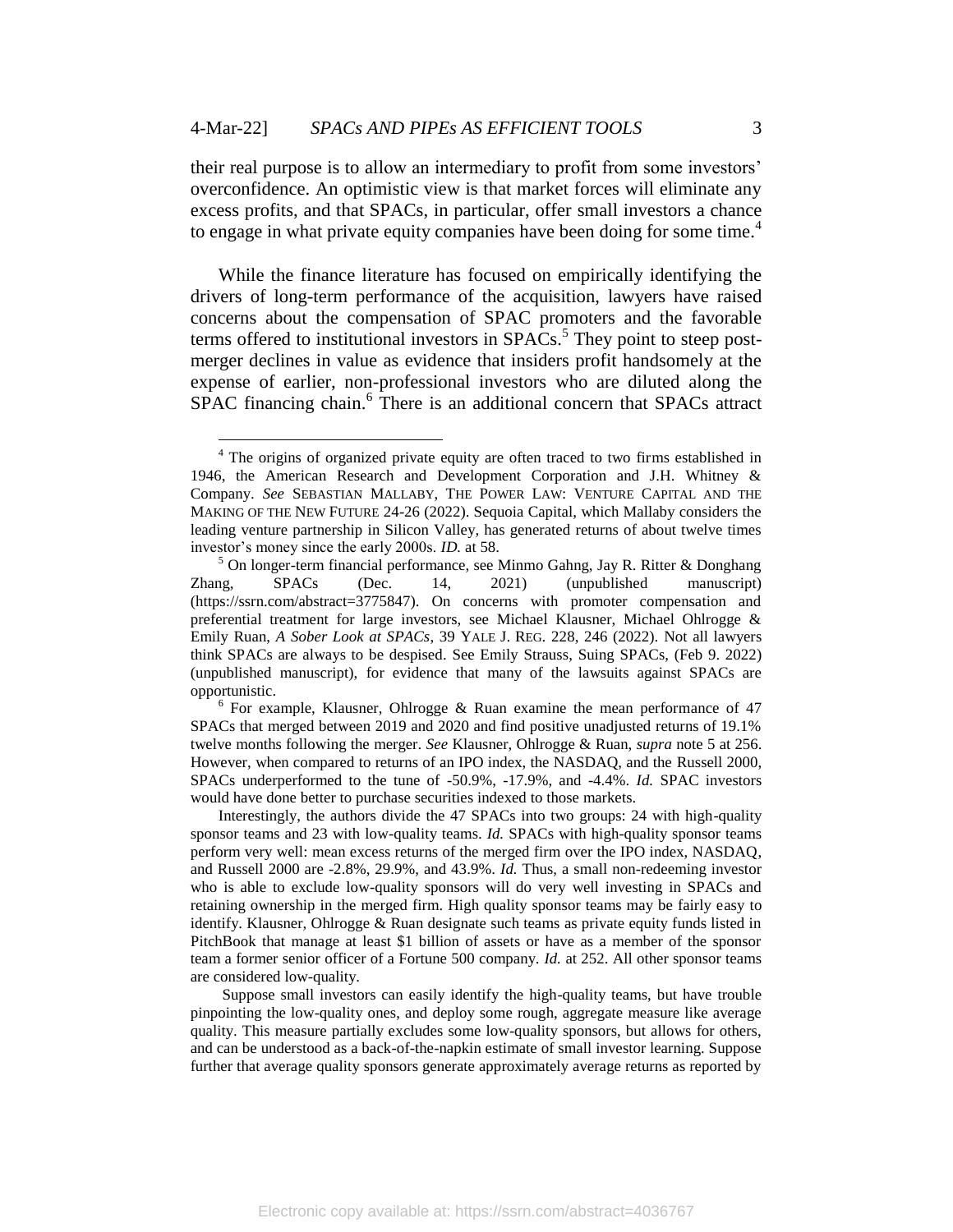innocent investors by making wild claims in unregulated prospectuses; inexperienced investors might be drawn to SPACs because they are unable to obtain information that venture capitalists can access, and in their enthusiasm might not notice the returns taken away by the SPAC intermediaries they deploy.<sup>7</sup> For these reasons, it has been suggested that the SEC require SPACs to disclose estimates of the net cash per share delivered to the target, price per share paid by large  $(PIPE)^8$  investors, and the sponsor and target management's financial interest in the transaction.<sup>9</sup> These additional disclosures are meant to clarify SPAC costs (and sponsor incentives) and help close the gap between pre- and post-merger value.

While many sophisticated observers believe that SPAC shareholders receive, on average, a bad bargain because their shares are subject to dilutions, as explained presently, there is less of an argument to be made for protecting target management from aggressive sponsors.<sup>10</sup> The relevant gap

<sup>7</sup> See Amanda Rose, SPAC Mergers, IPOS, and the PSLRA's Safe Harbor: Unpacking Claims of Regulatory Arbitrage \*19-20 (Oct. 19, 2021) (unpublished manuscript) (https://ssrn.com/abstract=3945975) (noting that "[u]nsophisticated retail investors might also place undue faith in even honestly prepared, well-diligenced financial forecasts allowing themselves to get whipped up into a speculative frenzy."). In contrast to forwardlooking statements contained within the prospectus of an initial public offering, forwardlooking statements contained within SPAC prospectuses are thought to generate minimal private litigation risk because of the safe harbor provision of the Private Litigation Securities Reform Act. *See* John C. Coates, SPAC Law and Myths \*6 (Feb. 11, 2022) (unpublished manuscript) (https://ssrn.com/abstract=4022809) (noting application of the safe harbor as well as its various exceptions).

<sup>8</sup> PIPE is an acronym for Private Investment in Public Equity. Normally, an issuer of a PIPE sells shares of common stock at a discount from its market price. The discounted shares are purchased by institutional investors. These purchases are known as PIPE investments. *See* John D. Hogboom, *Private Investment in Public Equity: An Overview*, 177 N.J.L.J. 620, 620 (2004). PIPE investments in discounted common stock are often "sweetened" with warrants that allow the holder to purchase shares at a higher price later. *Id.* Throughout the text, we occasionally refer to the institutional investor as the "PIPE", or the Private Investor in Public Equity.

9 *See* Klausner, Ohlrogge & Ruan, *supra* note 5 at 283.

<sup>10</sup> The tendency toward dilution is discussed *infra* § I.

Klausner, Ohlrogge & Ruan. That is, average quality sponsors generate excess returns of - 2.8%, 29.9%, and 43.9%. If small investors flip a coin to determine whether the sponsor team is of average or high quality, they can generate an expected positive return in excess to a basic investment in the NASDAQ or Russell 2000 across the 47 SPACs. For the NASDAQ, this expected excess return can be calculated as:  $(50\% \times -17.9\%) + (50\% \times$  $29.9\% = -8.7\% + 14.95\% = 6.25\%.$  For the Russell 2000, the expected excess return is  $(50\% \times -4.4\%) + (50\% \times 43.9\%) = -2.2\% + 21.95\% = 19.75\%$ . (Of course, small public investors do not have access to IPO markets but, if they did, they should invest there: expected excess returns of mergers with average and high quality SPAC sponsors is a dismal -26.85%.)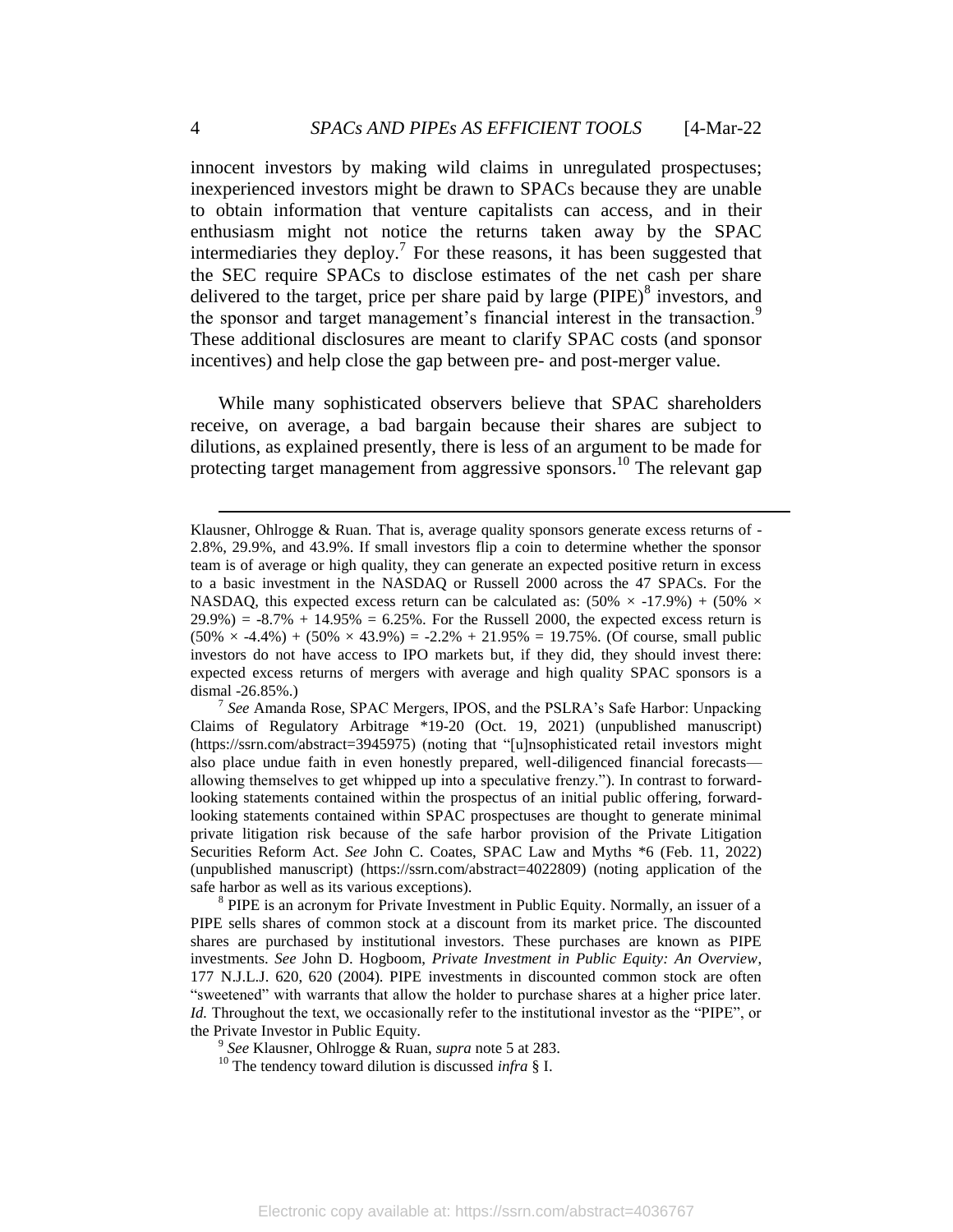for assessing the target"s bargain is the difference between the value of all of the securities delivered by the target and the amount of cash delivered by the SPAC.<sup>11</sup> Computed in this manner, targets generally do well postmerger. Recent estimates of the costs of accessing public equity markets with a SPAC are actually less than an IPO in terms of the accessing firm's market capitalization, valued one year from the date of the merger or offering (and adjusted for growth in the market).<sup>12</sup> This is consistent with our suggestion, discussed below, that sponsors provide significant expertise and often become part of targets' management teams, as they materialize over time.<sup>13</sup> In short, as we will show or at least theorize, SPACs are a response to a need in the market, and they are getting a bad reputation for the wrong reasons. SPACs have evolved as a sensible way to link several steps in a process of business formation that can appeal to public investors.<sup>14</sup>

#### I. THE PROBLEM OF SHAREHOLDER DILUTION

A typical SPAC attracts providers of capital, or outside investors, whose interests are then diluted over time.<sup>15</sup> This dilution, and the original arrangement that begins the SPAC chain, is at first puzzling because these investors ought to anticipate future reductions. Their equity is subject to several dilutions because of the preferential treatment given to insiders (as well as an important later investor, a PIPE, as introduced presently). The easiest way to catalog these dilutions is to chart the chronology of a typical deal. SPACs are created by "sponsors," or "promoters," who initially purchase 20% to 25% of the SPAC's shares at a nominal price.<sup>16</sup> Sponsors then take the SPAC on a roadshow and court early investors, much as occurs in the case of most IPOs, but here these investors are asked to buy in to the ability of the sponsors to find worthy targets, inasmuch as the potential investors do not yet know what business, or target, the sponsor

<sup>11</sup> *See* Gahng, Ritter & Zhang, *supra* note 5.

 $12$  From January 2019 to June 2020, the costs of the median IPO amounted to 4.8% compared to 3.5% for SPACs. *See* Klausner, Ohlrogge & Ruhan, *supra* note 5 at 300-01. Klausner, Ohlrogee, & Ruan calculate target costs as 3.5% of post-merger market capitalization, valued one year from the date of the merger and adjusting for growth in the NASDAQ. *Id.* at 301. When adjusted for growth of a standard IPO index, target costs amount to a negative 2.7%, a comparative savings of 7.5% for targets. *Id.*

<sup>13</sup> *See infra* § II.A.

<sup>&</sup>lt;sup>14</sup> To be sure, some SPACs play a different role as discussed below at § II.B.

<sup>15</sup> *See* Klausner, Ohlrogge & Ruan, *supra* note 5 at 246-52 (cataloging and explaining the sources of SPAC share dilution).

<sup>16</sup> *Id.* at 246-47.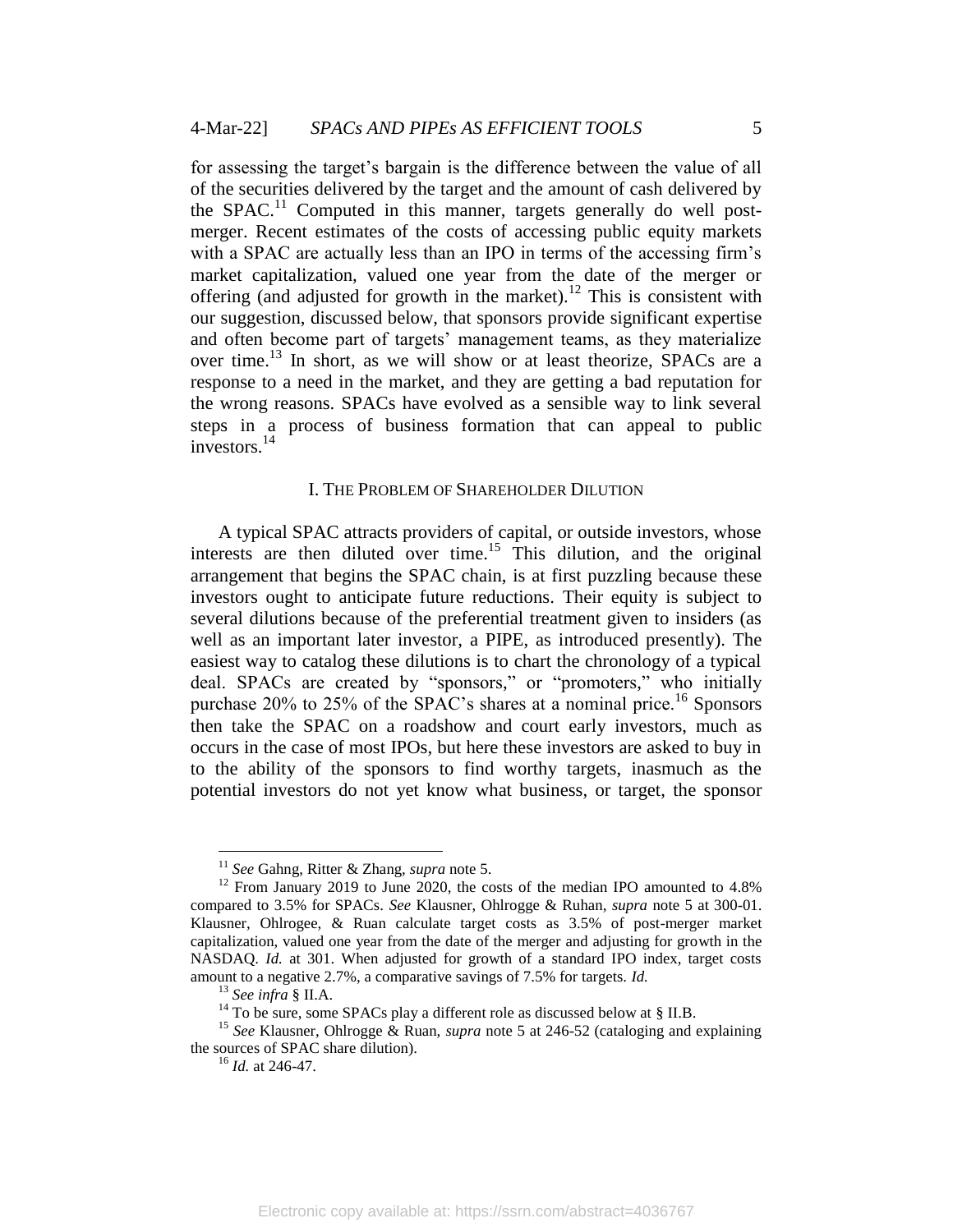will eventually bring to the table for approval.<sup>17</sup> These "IPO-stage" investors are enticed with warrants and other contractual claims on the future business combination. Underwriter fees accrue at this time.<sup>18</sup>

Upon completion of the IPO, the SPAC begins to trade on an exchange. Retail and other investors have a period in which they can purchase units that will soon divide into conventional shares and warrants; the latter can be thought of as relatively low-cost options. Once the units separate, investors are able to purchase shares and warrants separately. During this "pre-deal" period, while sponsors are searching for a target, the market value of SPAC shares reflects that of a short-term fixed income investment,<sup>19</sup> as well as the expected value of a merger. Investors who believe that the SPAC will fail to find a suitable target, for example, can sell or sell short. Other investors may believe that an excellent sponsor will succeed, while others might simply find themselves in the right circumstances.<sup>20</sup>

Once a SPAC identifies a target company and reaches a merger agreement with it—involving a promise of a substantial cash infusion that will allow the target to expand—public shareholders of the SPAC vote whether to approve the proposed business combination.<sup>21</sup> Separately, each public shareholder decides whether to redeem shares.<sup>22</sup> If many public

<sup>17</sup> *See supra* note 1.

<sup>&</sup>lt;sup>18</sup> These typically amount to 5.5% of IPO proceeds. A sum of 2% is paid at the time of the IPO. An additional 3.5% is deferred until the time of merger. *See* Robert Armstrong, *SPAC's Fee Problem*, FINANCIAL TIMES, Sept. 30, 2021, https://www.ft.com/content/6b1d70db-edae-474c-bd6f-bb60dfa99c51. Sometimes underwriters agree to give up their deferred fees. *See* Gahng, Ritter & Zhang, *supra* note 5 at \*16.

<sup>19</sup> *See* SPAC Research *Pre-Deal*, http://www.spacresearch.com/symbol, (last visited Feb. 19, 2022). As of the time of this writing, there are 603 pre-deal SPACs currently searching for a target. The amount of cash paid from the trust for each SPAC share is greater than or equal to its initial purchase price of \$10.00. *Id.*

<sup>20</sup> For an example, see Markets Insider, *IPOF Stock Alert: What Are the SPAC Merger Rumors Lifting IPOF Shares Today?*, (Feb. 18, 2022), https://markets.businessinsider.com/news/stocks/ipof-stock-alert-what-are-the-spacmerger-rumors-lifting-ipof-shares-today-1031209671, which notes:

IPOF stock isn't just any blank-check firm. It's the sixth in a series of SPACs launched by famed venture capitalist Chamath Palihapitiya. Mr. Palihapitiya saw incredible success in bringing companies public in 2020 and 2021… IPOF does not yet have a merger partner.

<sup>21</sup> *See* Kristi Marvin, *Why is Marketing a SPAC's Acquisition So Important?*, SPAC INSIDER, Jun. 5, 2019, https://spacinsider.com/2019/06/05/spacs-business-combinationmarketing/

 $22$  The redemption option means that there is a money-back guaranty for SPAC investors. Unit holders are allowed to keep (or sell) their warrants even when they redeem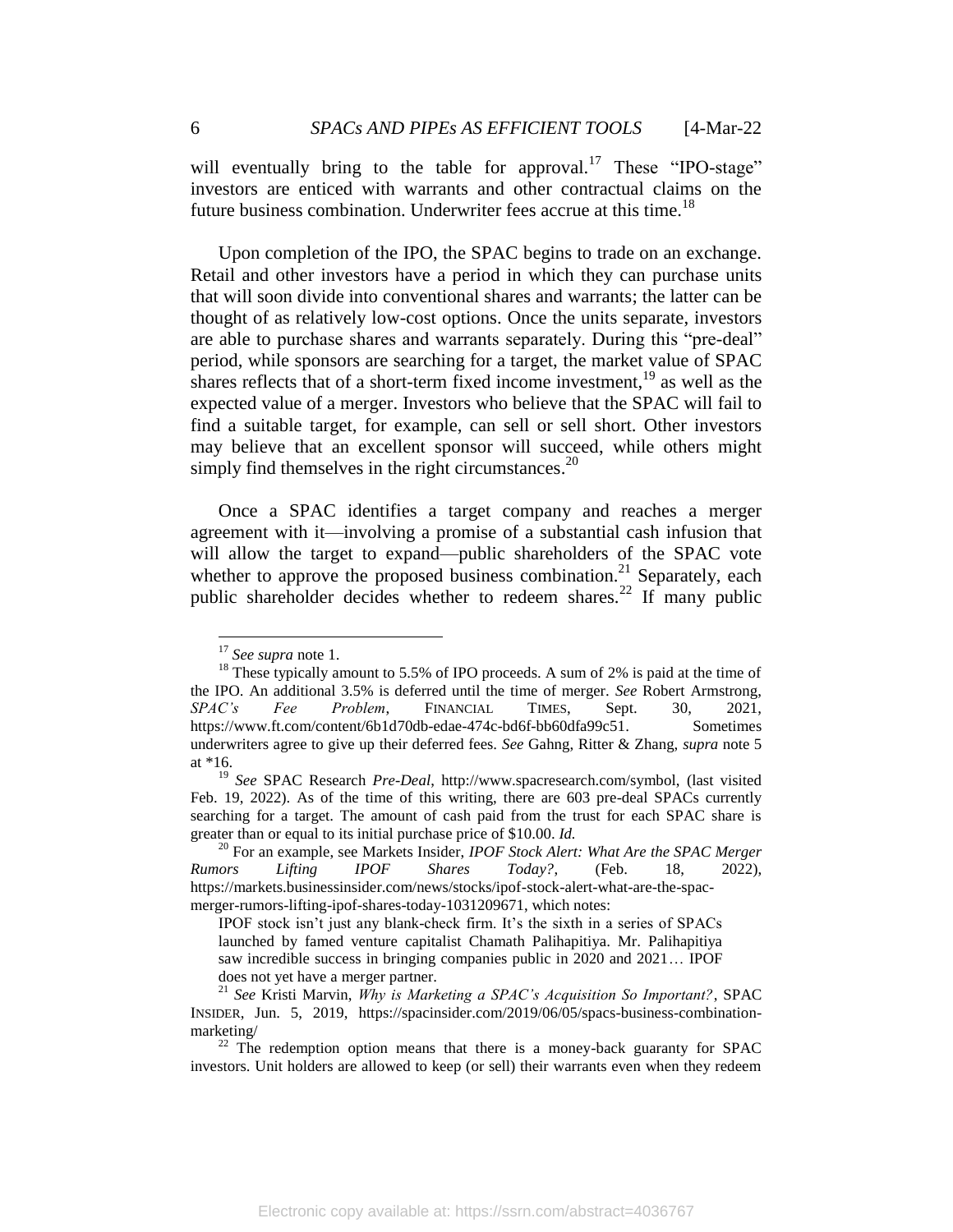shareholders exit through redemption, as is often the case, then there is less cash to deliver to the target. Importantly, redeeming investors are permitted to keep their warrants and other claims, which must be purchased and satisfied by the business combination—presumably if it is successful enough that the warrants are exercised in the future.<sup>23</sup> The target company has negotiated for a sum that must be delivered to it regardless of the amount of cash left in the SPAC after these redemptions. As a result, sponsors expect cash shortfalls and they routinely search for PIPEs to fill the gaps because they must satisfy the deals made with their targets.

The timing of PIPE commitments can vary. Some SPACs engage in a "pre-PIPE" process with a handful of accredited investors in order to gauge the level of PIPE interest prior to launching a formal process.<sup>24</sup> Others may engage in a "PIPE upsize" process whereby existing PIPE investors contribute additional cash after the merger is announced and the level of redemptions is assessed.<sup>25</sup> It should be obvious that the more desperate are the sponsors to close a deal, the more attractive the terms a PIPE can secure. Sponsors have contracted for, and announced, their own compensation, and they will not be paid if the SPAC cannot reach its cash commitment to the target, and the deadline to complete a merger expires. If a sponsor expects high redemptions and a shortfall in the cash required to deliver to a target, PIPEs (and for that matter, any other strategic investor) can therefore secure more favorable terms. This phenomenon is amplified inasmuch as demand for SPAC financing is high and the supply of PIPEs is low, perhaps because PIPEs must invest in discovering facts about each potential investment. Put differently, there are many optimistic businesses that want to be targets, but fewer investors who will put in the time and effort to study a given potential target. In turn, sponsors incentivize PIPEs to transact with them by offering an interest in the SPAC at prices below that available in the market that normal investors can access. Deals can be sweetened with convertible debt,

their shares. For a time, redemption required voting against the proposed merger, so that a kind of consistency was required as is normally the case for one who seeks the appraisal remedy in the case of a merger. *See* Usha Rodrigues & Mike Stegemoller, *Exit, Voice, and Reputation: The Evolution of SPACs* 37 DEL. J. CORP. L. 849, 910 (2013) (noting that early SPACs required at least 80% approval of common shares). For the most part, SPACs no longer require this consistency.

<sup>23</sup> *See* Gahng, Ritter & Zhang, *supra* note 5 at \*2.

<sup>24</sup> *See* Christopher Barlow et al., *Choppy Market for SPACs and PIPEs, Competition for Targets Spurs Deal Innovations*, SKADDEN INSIGHTS, (Jan. 19, 2022), https://www.skadden.com/insights/publications/2022/01/2022-insights/corporate/choppymarket-for-spacs-and-pipes.

<sup>25</sup> *Id.*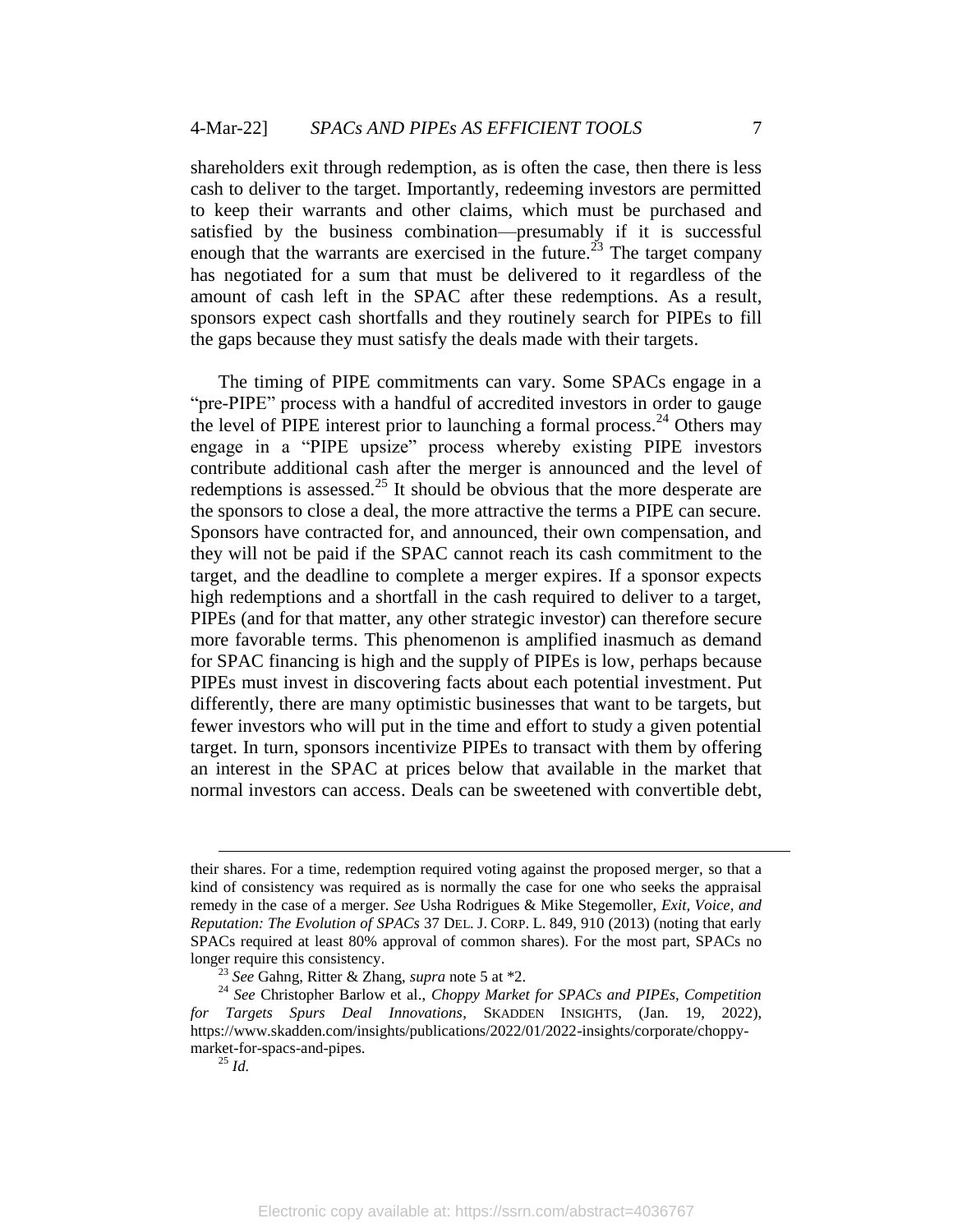convertible preferred equity, and additional warrants. <sup>26</sup> The sponsor can also replace the standard SPAC units with various combinations of these securities. Several strategies to complete a deal can be imagined. By and large, every sweetener to a PIPE dilutes what remains of the stake originally obtained by the SPAC's retail investors. $27$ 

In sum, the retail investor in a SPAC faces four sources or means of dilution: (1) shares and warrants that go to compensate founders when a deal is struck; (2) that extracted by IPO-stage and pre-merger investors, who are enticed to invest with warrants and other claims that must eventually be paid by a successful business combination; (3) fees paid to underwriters and other service providers, for carrying out the transaction; and finally, (4) the warrants, preferred shares, and especially below-market priced shares that entice, and go to, PIPEs.

Commentators have suggested that the relevant gap for assessing the magnitude of dilutions to the normal SPAC shareholder is the difference between the purchase price of a SPAC share (standardized at \$10.00) and the amount of cash per share left in the SPAC upon delivery to the target. An estimate of this difference from January 2019 to June 2020, for the median SPAC, is  $$5.70<sup>28</sup>$  If so, the target must indeed be well chosen for the original investment by the public investor to be worthwhile.

#### II. THE SPAC FINANCING CHAIN

As noted earlier, a SPAC sponsor, or founder, often in the form of a team, aims to find a target company that is privately held and that the sponsor will help go public with funds attracted by the sponsor. $^{29}$ Technically, the target will be merged with the SPAC. At the time of their investment in the publicly traded but empty SPAC, investors do not know the identity of the target that the sponsor will discover. The sponsor names a period, typically two years, for discovery of a target;<sup>30</sup> if no target is found

<sup>26</sup> *Id.*

<sup>&</sup>lt;sup>27</sup> PIPE investments need not lead to dilutions. PIPEs may simply purchase the common stock at market rates. Alternatively, if a PIPE investment increases the number of shares, as well as the proportional valuation of the business combination, then the value of the outstanding shares remains constant. Without warrants, the investment actually decreases dilution since the value of the outstanding warrants will be reduced by the issuance of new shares.

<sup>28</sup> Klausner, Ohlrogge & Ruan, *supra* note 5 at 246.

<sup>29</sup> *See supra* notes 19-20 and accompanying text.

<sup>&</sup>lt;sup>30</sup> When a SPAC is listed on a securities exchange, it must find a target within three years. *See* NYSE Listing Manual 102.6; NASDAQ Listing Rule 5510. However, SPACs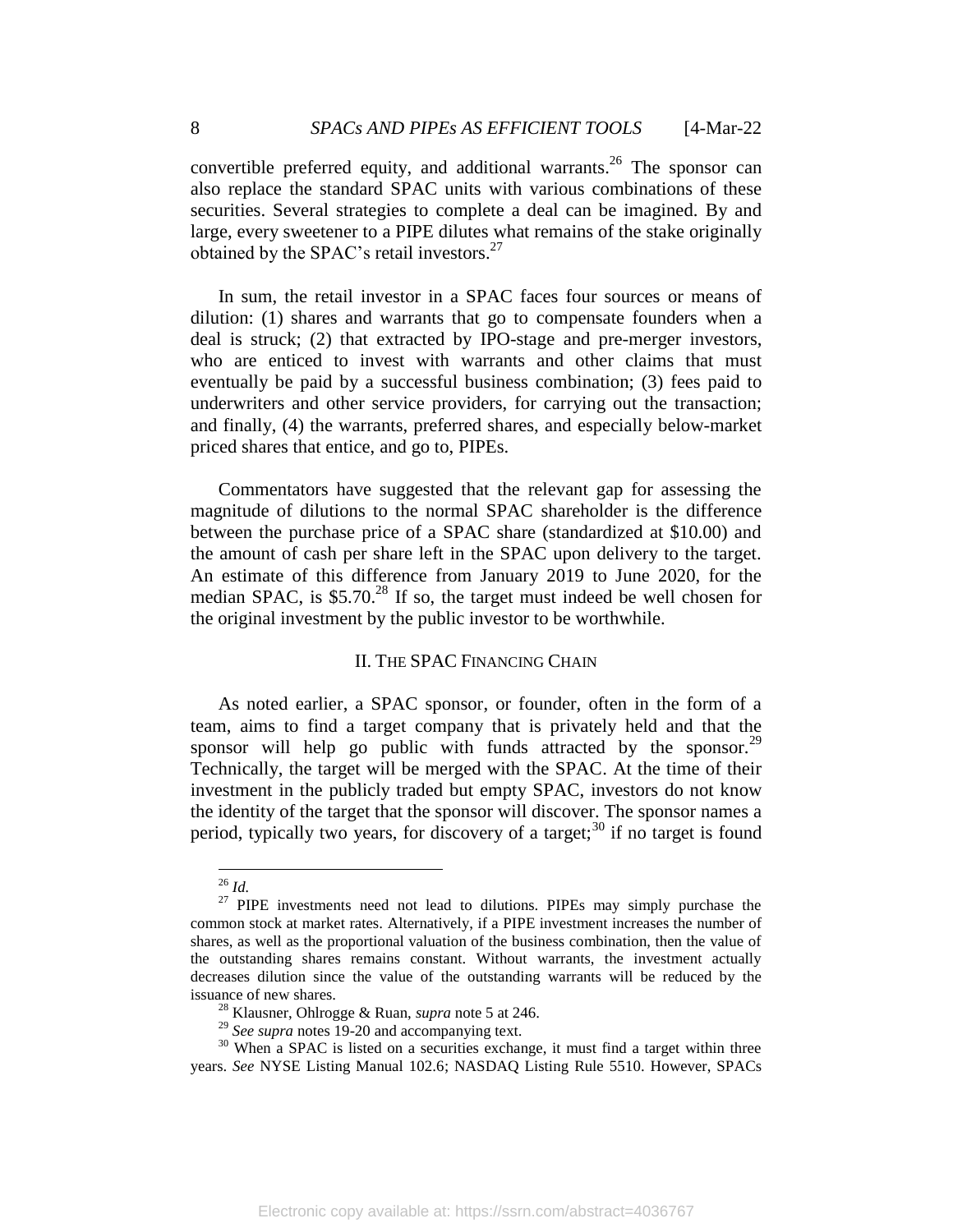in this period, the SPAC is dissolved and investors receive their money back with a modest interest rate.<sup>31</sup> If there is a discovery, and a merger deal with the target, the sponsor is rewarded; this is because the sponsor has "purchased" 20 or 25% of the SPAC"s shares at a nominal price, perhaps  $$25,000.<sup>32</sup>$  Sponsors gain yet more from a successful identification and merger process because they are normally able to buy warrants in the SPAC prior to its IPO.<sup>33</sup> The sponsor's stock and warrants are subject to a required holding period, and unlike warrants available to investors who buy SPAC shares, the warrants bought by the sponsor often cannot be redeemed unless transferred to a third party.<sup>34</sup>

Initial investors, who might be large investors, must then vote to approve the acquisition of the target and join in the surviving business; alternatively, they can exit and take away the amounts they invested plus interest—but they can hold on to some warrants in the ongoing SPAC.<sup>35</sup> Insolvency aside, it looks like an investment that cannot go wrong, unless these are investors who prefer to invest in risky businesses. In this one, at least, they either get their money back with interest or the opportunity to stay on board after they see the target.

 $32$  For most transactions, investors purchase Class A shares that come with voting and redemption rights. Sponsors purchase Class B shares, which come with neither right, but convert to Class A shares if a merger is completed. The converted shares must be held for a time before they can be sold. For instance, a sponsor may pay \$25,000 for 5,000,000 Class B shares, or ½ cent per share. *See* Gahng, Ritter & Zhang, *supra* note 5 at \*1.

may and do often opt for shorter periods of 18 to 24 months. *See What You Need to Know About SPACs—Updated Investor Bulletin*, U.S. SECURITIES AND EXCHANGE COMMISSION, May 25, 2021, https://www.sec.gov/oiea/investor-alerts-and-bulletins/what-you-needknow-about-spacs-investor-bulletin.

 $31$  Cash held in the trust is typically invested in U.S. Treasuries. Redeeming investors receive a pro rata share of the cash on deposit in the trust account. In order to satisfy exchange rules, at least 90% of gross IPO proceeds must be deposited in the trust, so investors stand to lose very little if they do not gain a modest return. *See* NYSE Listing Manual 102.6; NASDAQ Listing Rule 5510. As of the time of this writing, all live SPACs are trading at or above \$10.00 per share, which means that redeeming investors would earn a modest gain or have their money returned. SPAC Research, *Pre-Deal* (last visited Feb. 14, 2022), https://www.spacresearch.com/symbol?s=pre-deal&sector=&geography=.

<sup>33</sup> *Id.* at 2.

<sup>34</sup> *See* Steve Hills & Justin Burchett, *SPAC Warrants, Founders' Shares, PIPEs: What Practitioners Should Know*, FINANCIAL EXECUTIVES INTERNATIONAL, May 25, 2021, https://www.financialexecutives.org/FEI-Daily/May-2021/SPAC-Warrants,-

Founders%E2%80%99-Shares,-PIPEs-What-Pract.aspx (providing an example of typical terms of sponsor warrants).

<sup>35</sup> *See* U.S. SECURITIES AND EXCHANGE COMMISSION, *supra* note 29.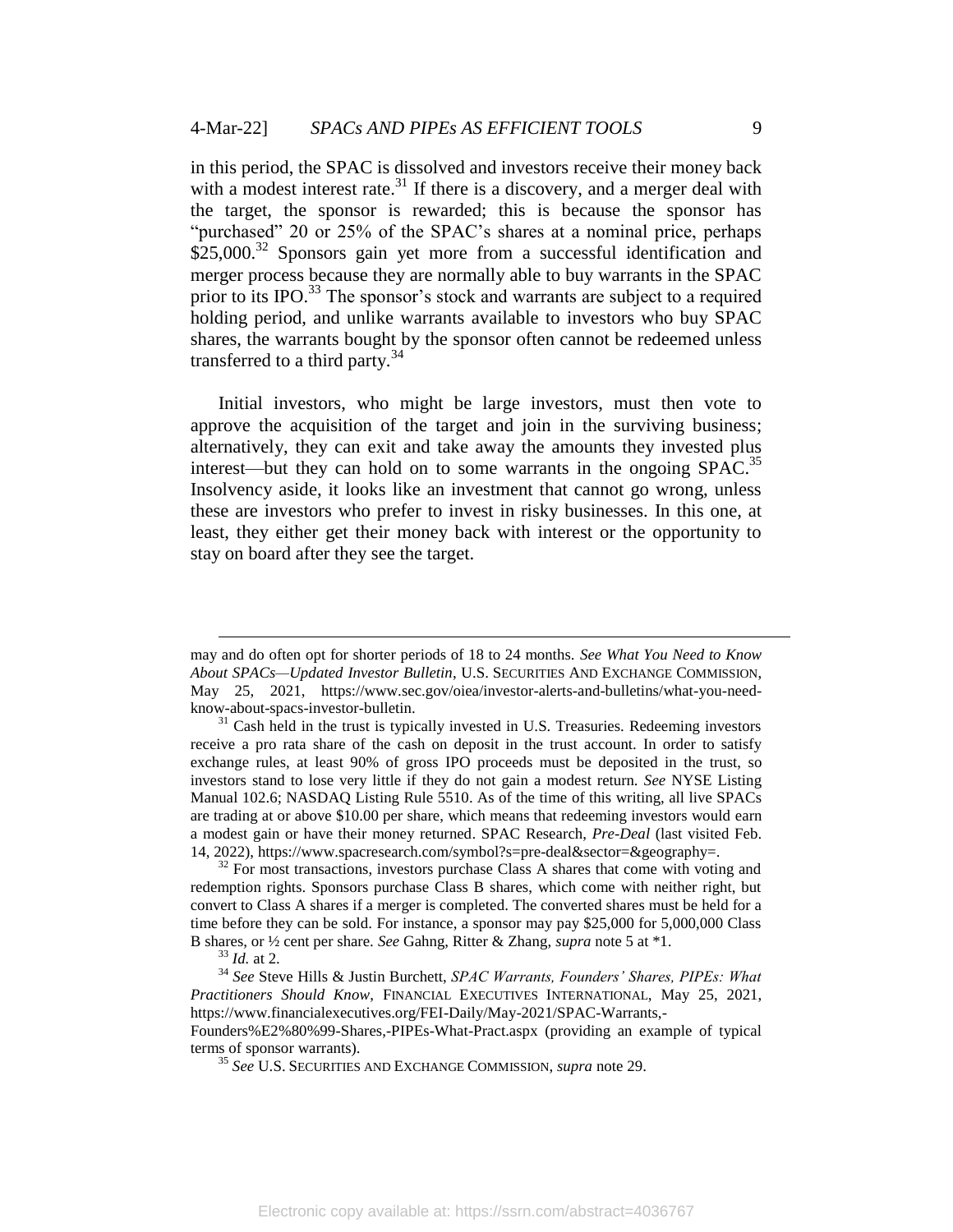#### *A. The Role of the Sponsor*

The growing literature on SPACs does not sufficiently appreciate the role, or roles, that SPACs play in the market. A successful sponsor should be understood as doing several things. (1) Discovery: The sponsor must identify a private company with good prospects, and it must do so within a specified time period. (2) Deal-Making: The sponsor must negotiate with this privately-owned target about the terms of the merger between the target and the SPAC. (3) Management: The sponsor often takes part in the management of the enlarged, merged company, so that the sponsor provides guidance or management—in much the same way that a venture capitalist, not to mention one of the investors on *Shark Tank*, remains involved with its targets. Here, small investors are offered the opportunity to invest in the shark; SPACs offer small investors a "poor" person's alternative to the venture capital world. $36$  (4) PIPE-Dealing: Given that many of the initial investors in the SPAC will depart and take out their investments while holding on to warrants (even if these warrants are soon sold), the company will often need more capital, so that the sponsor (as part of its deal with the target) needs to attract and negotiate with a PIPE (private investment in public equity) that may receive a preferential price per share.<sup>37</sup> As we will suggest, the PIPE's willingness to invest in the ongoing SPAC, with the target now identified by the founder, is an important signal to original investors in the SPAC who had remained, as well as to new investors in the ongoing SPAC. Indeed, a PIPE"s role is so important that it might seem surprising that the small, public investors' redemption, or money back guarantee, right has remained in place in the world of SPACs. In any event, the SPAC at this point is much more than a shell company.

From a small investor's point of view, an investment in a SPAC is a bet on the ability of the sponsor to identify, and then manage, a target company.<sup>38</sup> The two functions are often inseparable (a combination that is

<sup>36</sup> *See supra* notes 21-22 and accompanying text.

<sup>&</sup>lt;sup>37</sup> For the 47 SPACs examined by Klausner, Ohlrogge & Kuan, the median discount given to PIPEs is 5.5%. Klausner, Ohlrogge & Kuan, *supra* note 5 at 239.

<sup>&</sup>lt;sup>38</sup> Recent litigation over application of the Investment Company Act of 1940 (ICA) considers whether SPACs should be considered operating companies or "inadvertent investment companies." The question can be traced back to *In the matter of The Tonopah Mining Company of Nevada*, 26 S.E.C. 426, 1947 SEC LEXIS 321, distinguishing operating companies from securities, or holding, firms. *See, e.g,* Assad v. E.Merge Technology Acquisition Corp, Case 1:21-cv-07072-JPO, (Aug. 20, 2021) (S.D.N.Y.). If considered an operating company, then a SPAC remains free from ICA compliance rules. If considered an investment company, then a SPAC may be required to comply after a twelve-month grace period. Any analysis of SPAC categorization, whether guided by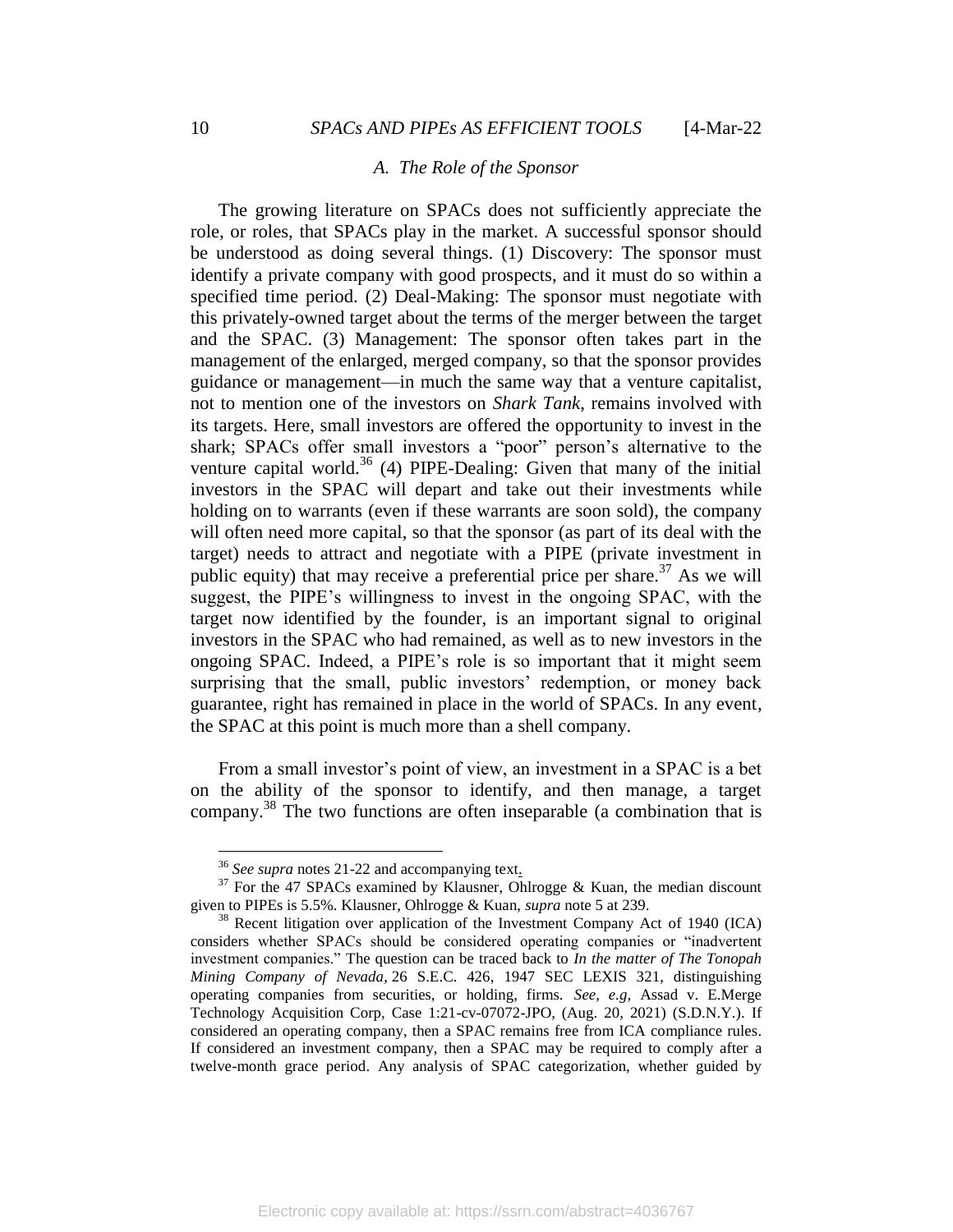familiar to those who follow the popular program, *Shark Tank*). The sponsor may have real skill in discovering prospects, but the evaluation of this skill over time does depend on the management of the target as well as the true price paid for the target. For example, a given sponsor may be right that electric bikes are the thing of the future in a given location, but if an investment in such an enterprise fails, it may be because the idea was excellent, but the execution of the idea was faulty. Future investors will not know if this sponsor is good at discovery or good at managing—or good at neither. If only the sponsor had selected and worked with many businesses in the past, an investor might easily evaluate the sponsor's ability to discover and to manage. In fact, each discovered business might take a few years to succeed or fail, and a sponsor who is spread very thin introduces the variable of sub-managers. It will be rare for a sponsor to build up a sufficient history for investors to know whether it is good at discovery or managing.<sup>39</sup> A given sponsor may be skilled when it comes to execution, or management, but these skills may be wasted on a target that simply had a poor idea in the first place. A successful startup is a combination of an idea and of management, and it is normally hard to see which of the two was more important in bringing about success or failure.<sup>40</sup>

# *B. The Role of the PIPE*

The difficulty one encounters in judging the performance of a sponsor explains the role of a PIPE (as well as any venture capitalist), which should be understood not only as providing capital—which will be of special value the more that the original investors exit—but also as providing information

*Tonopah*, or otherwise, should consider the sponsor's role. The SPAC's managers search for targets, negotiate merger terms, and then eventually manage the business combination. Its role is that of an active operator.

<sup>&</sup>lt;sup>39</sup> Successful experience as a corporate executive can suggest good management skills. Private equity firm experience can serve as a proxy for discovering good targets. Indeed, a current trend in SPACs is private equity firm sponsorship. *See supra* note 6. However, both are proxies and are not perfect substitutes for SPACs, which present different variables. Some SPACs include celebrities within their sponsorship teams. *See* Bailey Lipschultz, *Celebrity SPACs Leave Famous Winners Looking More Like Losers*, BLOOMBERG MARKETS, (Dec. 16, 2021), https://www.bloomberg.com/news/articles/2021-12- 16/celebrity-spacs-leave-famous-winners-looking-more-like-losers. Because their role can be understood as advertorial and unrelated to target identification and management, instances of celebrity SPACs should be expected to decline.

<sup>40</sup> Any reader who is devoted to the television program, *Shark Tank*, is familiar with this pattern. Still, there are exceptions to the problem of discovering a sponsor"s talents. If there are many new businesses pursuing the same idea, and only one fails, it can be inferred that it was poorly managed. But most target companies (and sponsors) will not present such easy opportunities for evaluation.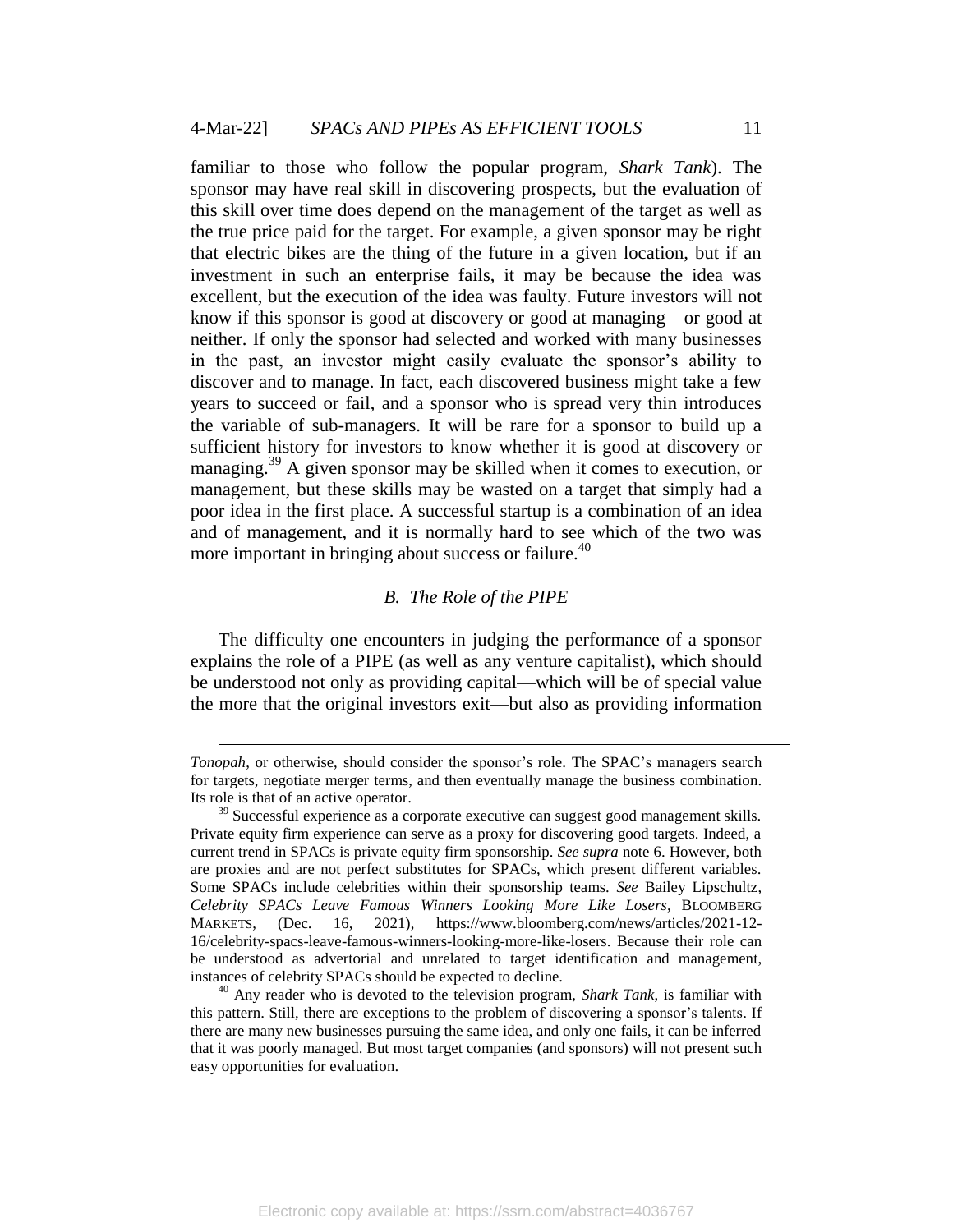to new investors, as well as to old investors who have the opportunity to exit. Any small investor would need to expend a great deal of energy in evaluating the project and management skills at stake in the new company, and there is therefore a collective action problem because a single investor does not have enough at risk to justify a full investigation. <sup>41</sup> Many investors could pool this work, or hire an evaluator, but then they need to evaluate the evaluator, unless they are able to rely on past experience and reputation; as noted, it will be rare for a sponsor to be able to offer much evidence of past performance. One solution is to see whether a large investor thinks the sponsor has done a good job in choosing a target. In turn, this large investor, with more at stake, will require payment for the work, inasmuch as the small investors are, in a sense, hoping to free-ride on the work of an investor who evaluates the sponsor. The idea is that the sponsor needs to be rewarded for discovering and managing, and then the party that evaluates the sponsor needs to be rewarded for that task. <sup>42</sup> In the world of SPACs, these payments, or rewards, are apparently made by giving these parties stock in the post-takeover SPAC, at preferential prices. The sponsor is rewarded with stock that comes at very low cost, and is valuable only in the event of a successful acquisition; meanwhile, the evaluator, or PIPE, that effectively certifies the sponsor, is rewarded with the ability to buy shares at a discount price.<sup>43</sup> No wonder it must hold these shares for a period of time. Retail investors pay market price for SPAC shares, while the PIPE negotiates for a discount. Pre-merger investors are also paid with warrants,

<sup>&</sup>lt;sup>41</sup> Collective action problems, generally, are social dilemmas where all would be better off cooperating, but none has a personal incentive to do so. *See* MANCUR OLSON, THE LOGIC OF COLLECTIVE ACTION: PUBLIC GOODS AND THE THEORY OF GROUPS 2 (1965). The collective action problem facing investors helps explain why small investors, even acting rationally, have not demanded better disclosures from law. It is important to see that investors are seeking good returns (and not information), and that sponsors and PIPEs can evaluate and certify targets that generate those returns independent of the level of information provided to investors. In general, it should be expected that the importance of disclosure is increasingly eclipsed by certification and vetting as collective action problems increase. But the more important point, as stressed presently, is that sponsors and PIPEs provide skillful identification and evaluation of targets, which is more valuable to investors than serialized information. As a result, disclosures that focus on keeping sponsors and PIPEs honest are more valuable than disclosures that provide information about targets inasmuch as the two do not overlap.

 $42$  This process of identification and evaluation suggests that permitting small investors to directly purchase shares of targets will accomplish little towards curbing share dilution and investment in SPACs generally. It is the skillful identification and evaluation of targets that they are seeking, not access. If other means of identification and evaluation arise, such as prediction markets or insurance (as suggested *infra* § IV), then a demand for direct purchase of shares might increase.

<sup>&</sup>lt;sup>43</sup> PIPEs are rewarded in a variety of ways, one of which is to enjoy priority over common investors.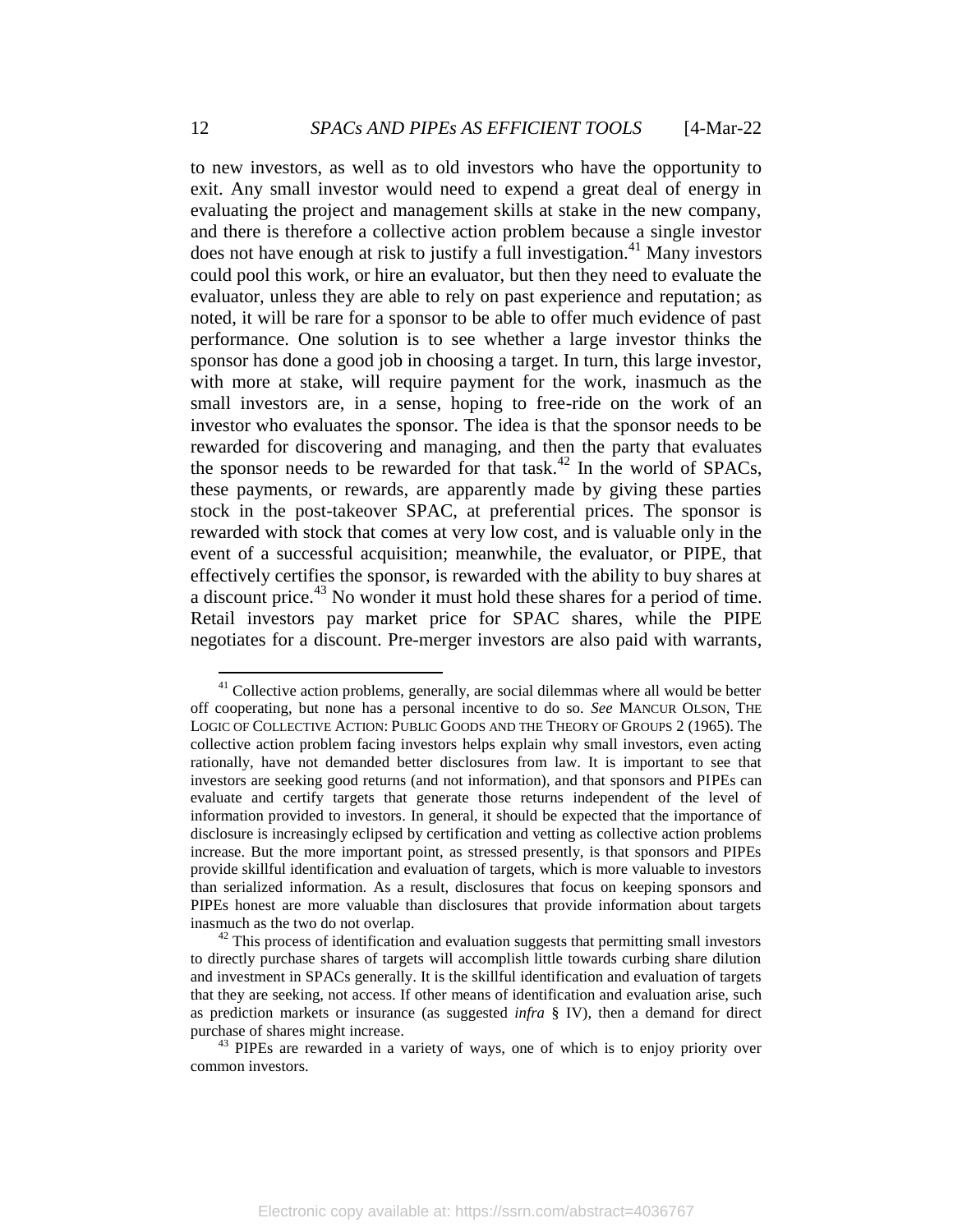whether stock is purchased during the IPO or on secondary exchanges,  $44$ and this is another way to acquire shares in the evolved SPAC at prices lower than those paid by late-comers who can see the target and thus possess more information than the original investors in the blank SPAC.

We do not mean to imply that this relationship among SPACs, PIPEs, and small investors is a universal one. Some PIPEs put in far more money than the smaller investors in the original SPAC. In these cases, the SPAC"s role is probably to get the company listed in the first place and to create a market in which shares can be traded.<sup>45</sup> These SPACs also play a sensible role in the market, and can also be thought of as part of the chain. However, most of the discussion here focuses on (the more interesting and familiar) cases where SPACs are an important means of gaining access to the capital offered by small investors.

Another problem with the SPAC-PIPE story offered here is that the development of PIPEs could have brought about the elimination of the small investors' easy exit option, or money-back guarantee. It did not, but the problem is not a big one for the theory offered here. First, the presence of the guarantee encourages the original investment. After all, if a PIPE is observed entering in a feeble manner, the earlier investors will want to exit, and they will invest more readily pre-PIPE if they know this is to be a later option. Second, two guarantees, or signals, are better than one. Still, we must concede that the argument here proves a little too much. If the development of the PIPE pattern had been accompanied by a reduction in the ability to exit at no loss, we would surely claim that our argument about the role of the PIPE was yet stronger.<sup>46</sup>

<sup>44</sup> *See* notes 22-24 and accompanying text.

<sup>45</sup> *See* Matt Levine, *Big SPAC Deals Don't Need Big SPACs*, BLOOMBERG LAW, Apr. 13, 2021, https://www.bloomberg.com/opinion/articles/2021-04-13/grab-spac-megamerger-isn-t-mega-without-blackrock-pipe.

<sup>&</sup>lt;sup>46</sup> Of the 47 SPACs examined by Klausner, Ohlrogge & Kuan, 77% received some amount of PIPE investment. *See* Klausner, Ohlrogge & Kuan at 245. The fact that some SPACs receive no help from a PIPE, which could be interpreted as a signal of rejection and disapproval, may help explain the persistence of the redemption right.

This Article is different from other recent analyses of SPACs in that it offers a theoretical view without direct empirical observation. Empirical analyses of SPACs suffer from small sample sizes and a proclivity to make claims based on descriptive statistics. Accurate causal claims are difficult (if not impossible) to make with larger sample sizes that aggregate historical SPAC data because today"s SPACs are not comparable to those that came before. While aggregated descriptions of a handful of SPACs can be useful if studied carefully, they also can generate misleading conclusions as any other phenomenon under study with too few observations. The theoretical claims and suggestions presented here can be tested as well any other analysis, and we make no claim of superiority (or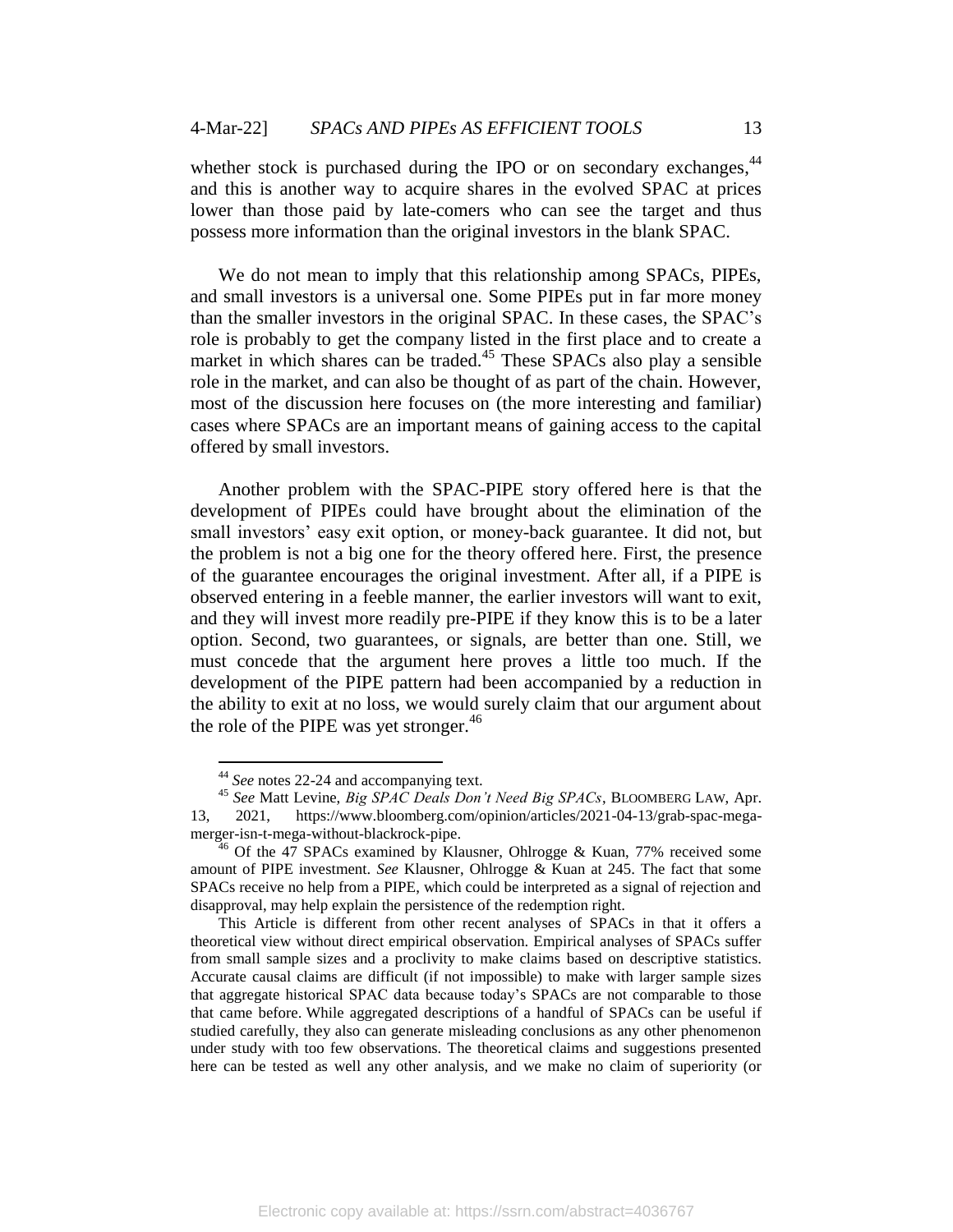This tidy description of the reward system surrounding a SPAC"s formation is, however, subject to a more serious objection. The preferential stock prices obtained by the sponsor and then by the PIPE seemingly eliminate any signal or service to the small investor. These intermediaries may well be paid, as just described, for their evaluative and management services, but how do investors know that the sponsor and PIPE are not being overpaid or, what is the same thing, that the SPAC is a good investment at the higher price required of the common investor? For example, a PIPE that acquires shares at a price of \$8 per share is not really telling investors that the investment available to them at \$10 a share is worth that amount or more. The PIPE could think it worth \$9 in terms of the present value of future profits, and indeed could be counting on the profit produced by innocent investors who are paying \$10.

### 1. The Information Benefits of PIPE Deal-Terms to Small Investors

Our counterintuitive argument here explains why a PIPE does indeed provide valuable information to investors who are otherwise uninformed. As the sponsor's time period in which to find a target comes to an end, investors are increasingly skeptical because they recognize that in order to profit, the sponsor must combine the SPAC with a target, or bring the adventure to an end with no profit for the sponsor.<sup>47</sup> The sponsor's choice of a target therefore provides less valuable information to investors as time goes on. But once a target is identified, and a deal is struck between the sponsor and the target, the sponsor now needs to induce a PIPE to join, in order to provide more capital to the target. At this point, the PIPE has more information than the small, original investors, and perhaps more than the original sponsor once did, because the target and its arrangement with the sponsor are now known. Smaller investors cannot avail themselves of the deals offered to the sponsor or to the PIPE, but at least they can see the identified target—though they know little about it because information is costly for them to acquire directly—and, of far greater importance, they can see that a PIPE has been attracted, even if it enjoys a price that is better than that available to the less informed investor. If we know that the best informed person in town is willing to pay \$X for a company's shares, it is rational for an uninformed person to pay a bit more than \$X for similar shares.

To see this, consider a buyer who is choosing whether to purchase a

inferiority) over other methods.

<sup>&</sup>lt;sup>47</sup> *See supra* note 31 and accompanying text.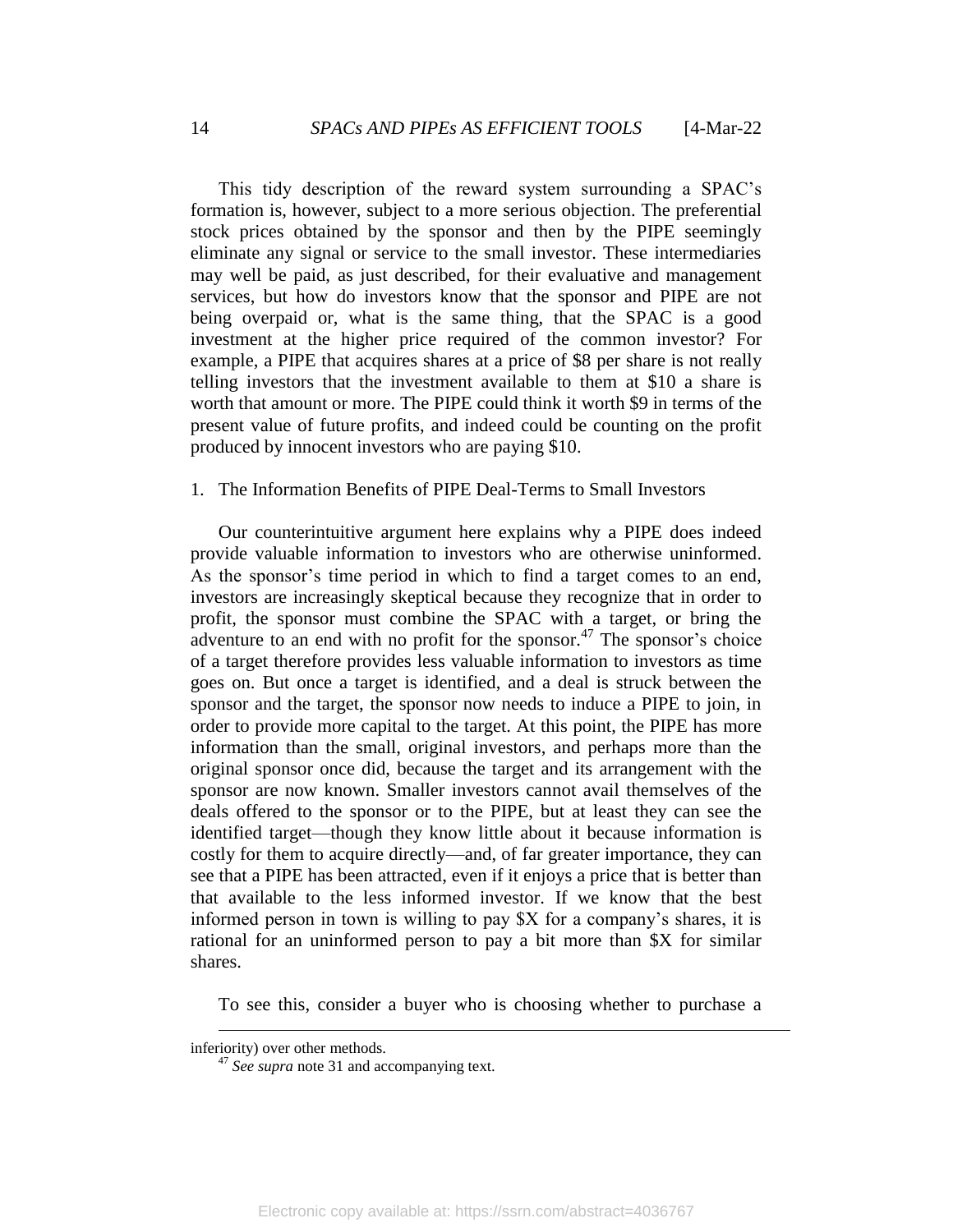basic Toyota or a comparable car from Honda. Typically, the cars look alike, come with similar features, and are available at very similar prices, with comparable warranties. Online reviewers extol or criticize their features after short trial runs, but different reviewers are likely to prefer different vehicles, often for idiosyncratic reasons. The buyer would like to know more about reliability, future resale value, likely maintenance costs, and other characteristics that test drives are unlikely to reveal. A given buyer has neither time nor reason to invest much in evaluating the car. But now imagine that the individual buyer can observe that a much larger buyer, like the Avis car rental company has contracted to buy 3,000 of the Toyota vehicles. Avis will have its own maintenance and inspection facilities, and Avis will know much more about the vehicles than a single buyer. To be sure, Avis's sizeable transaction will give it a better per-vehicle price than what is available to an individual, and the fact that Avis buys the car gives it yet further bargaining power with Toyota. Both know that Avis"s choice allows many potential buyers to sample the car as a rental, and both know that Avis"s choice tells potential buyers that a very sophisticated buyer has chosen Toyota over Honda. Still, we have the same problem as before; if the car is available at \$25,000, but Avis is expected to obtain a discount, normally unknown (but imagine it buys at \$22,000 per vehicle), the typical buyer might reason that Avis values the car at something on the order of \$23,000 and would not buy the car at the \$25,000 price required of the typical individual purchaser. If so, Avis"s choice does not seem to give the one-off buyer valuable information, any more than the PIPE"s investment should give the typical investor a positive signal.

But this is probably faulty reasoning. It is true that Avis is better situated to evaluate the resale value of its cars than are most owners. Avis is better informed than the typical buyer, and the one-off buyer might want to learn from Avis's decision. It is also the case that Avis has no direct means of charging buyers for its information; the presence of new Toyota cars can be observed at no cost in Avis's lots, and the only way Avis can obtain some compensation for its evaluation effort and information is in the form of a better price from Toyota, which will then benefit from making more sales or obtaining a higher price from consumer purchasers. Again, the problem is that the individual who observes Avis"s purchases does not know whether Avis would regard the Toyota as a good purchase if it faced the same, higher price, required of the individual consumer. Avis might buy at \$23,000 but not at \$25,000, in which case the typical consumer would not want to buy the car at the price available in the dealership. And yet—and here is the key to the argument—the same reasoning and problem would have been present if Avis had selected the Honda vehicle. It too would have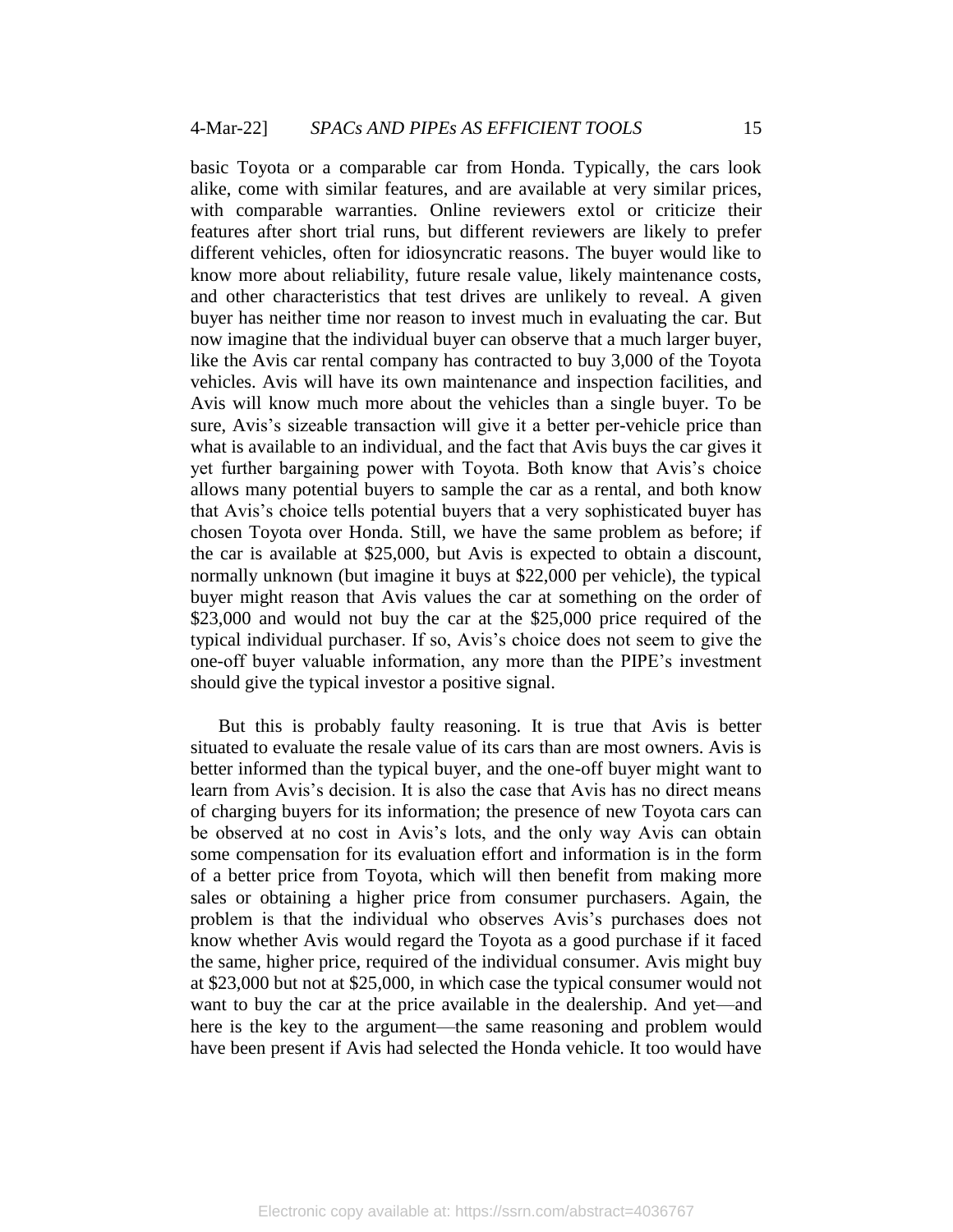benefited from Avis's purchase, so that Honda and Toyota are in similar positions with respect to Avis. Avis"s decision to buy from Toyota really does provide information to the consumer, even though the typical consumer cannot obtain the better price that is surely available to Avis.

Similarly, a PIPE has numerous firms in which to invest.<sup>48</sup> It may even have multiple sponsors with which to partner. The fact that a PIPE chooses a given sponsor, when combined with the SPAC"s selection, does provide valuable information to relatively ignorant investors. And this is so even though the consumers, which is to say the common investors, cannot join in at the same price per share available to the PIPE. The PIPE is in this way rewarded for its investigative efforts and for the information it provides smaller investors, even though they can never be sure that the PIPE values the opportunity at a price equal to or greater than that available to the smaller investor.

In many cases, the sponsor invests more after discovering the target, and it may be required to do so by the target, $49$  but this is not terribly valuable information for small investors. After all, the sponsor needs the transaction to be completed in order to obtain the value of the "free" shares it took at the outset. If the sponsor retains 20% of the (eventual number of) shares at the outset, sells 60% in the market, and then 20% to the PIPE at a price better than that available in the market, it is not terribly useful information to see that the sponsor purchased one-quarter of the 60% at market value, or even that the sponsor simply "gave" money to the target in one form or another. After all, this investment is likely necessary to give value to the original 20% obtained by the sponsor. It is true that the sponsor, like the PIPE, also has other places in which to invest, much as Avis could buy other vehicles, but the return to the sponsor from the survival of the SPACtarget entity is sufficiently great that the fact of the sponsor"s investment provides little information to ignorant investors. It is a bit like finding that Avis was able to buy the Toyota vehicles at \$10,000 each; in that case, the information would be of very little value to an individual purchaser, who must decide which vehicle to buy at \$25,000.

Tangentially, we might note that if Hertz buys 2,000 of the Honda vehicles after Avis has bought many of the Toyota vehicles, it is the earlier Avis purchase that probably provides better information to most consumers.

<sup>48</sup> This number has been growing. In 2021, 397 IPOs generated proceeds of \$142 billion. In contrast, 613 SPACs raised \$145 billion and nearly 200 mergers were completed. Renaissance Capital, *US IPO Market 2021 Annual Report*, Jan. 3, 2022.

<sup>49</sup> *See* Gahng, Ritter & Zhang, *supra* note 5 at \*2.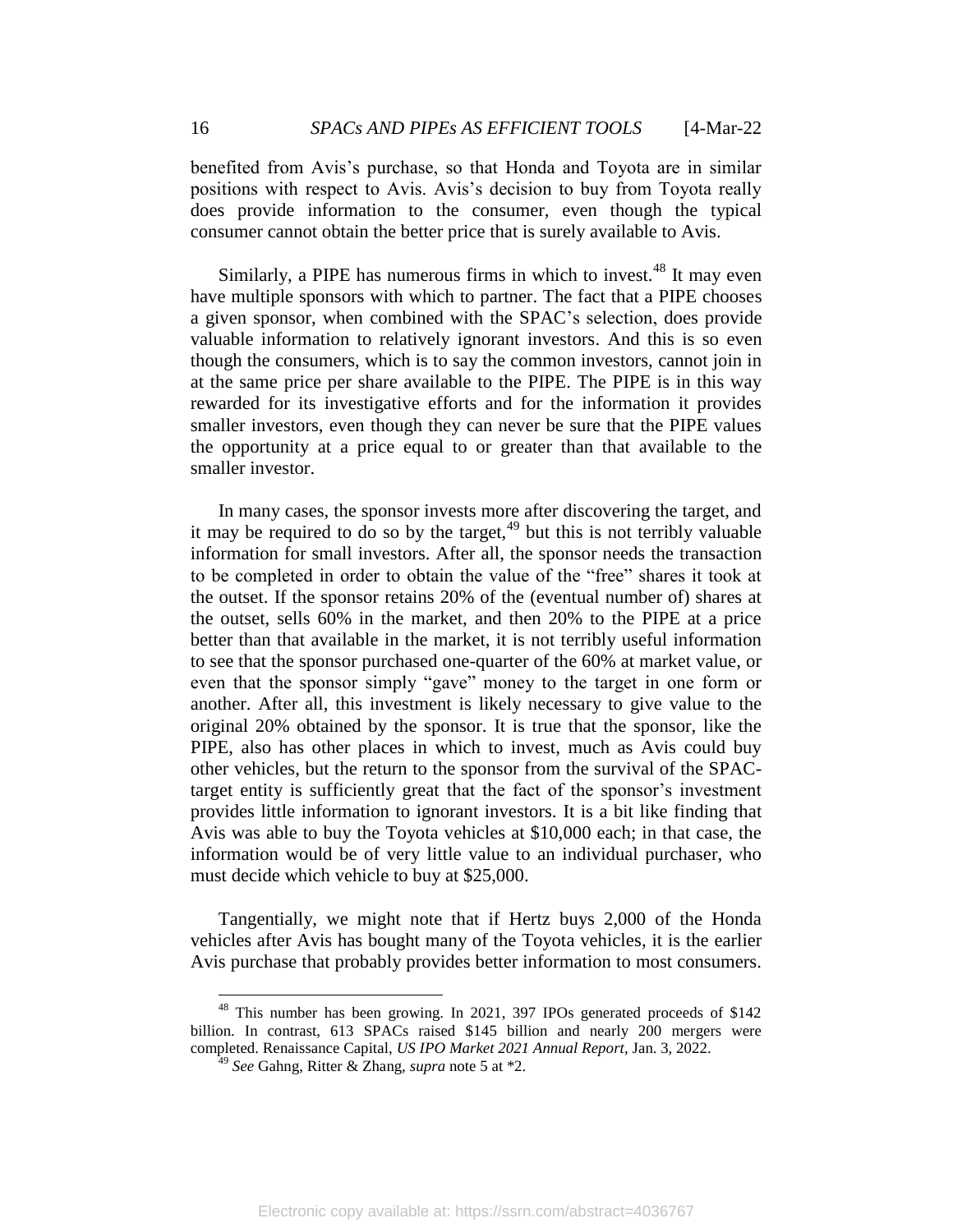After all, in our somewhat stylized case, Honda and Hertz both know that if Hertz now buys the Toyota, consumers will have a yet stronger message about the relative value of Honda and Toyota"s vehicles. Honda is thus induced to offer Hertz a lower price than it probably offered the first mover, Avis, and, in turn, consumers should be less certain that Hertz, a wellinformed buyer, assigns a greater value to the Honda vehicle than that required of the individual consumer. This, in turn, makes the value of the information provided by Avis yet more valuable, because Avis and Toyota both know that Honda"s retail price will go down if Avis waits, and the differential between the price paid by the rental agency and that available to the typical consumer will shrink, so that the information provided to the consumer will be more valuable. This thinking is of interest to game theorists but it is set aside here because it is unlikely to play a role in the PIPE-sponsor-target negotiations.

#### 2. The Information Benefits of Failed PIPE Negotiations

Before a sponsor team concludes terms with a PIPE, it likely attempts to persuade other PIPEs to invest in the SPAC on similar or less favorable terms for the newcomer.<sup>50</sup> Small investors cannot presently learn of these negotiations. This hidden information would be useful inasmuch as it would reveal how PIPEs evaluate SPACs. A college sports coach with 100 wins and 10 losses is more likely to advance in the market for coaches than is another coach with 100 wins and 90 losses. Wins and losses are just a piece of information in a large set, but both wins and losses reveal something about the coach"s potential and abilities.

When a PIPE rejects a SPAC investment, it signals a belief that the SPAC will generate lower returns relative to the PIPE"s other investment opportunities. If, for example, the PIPE earns 15% risk-adjusted returns on average, then small investors can reasonably infer that this PIPE believes that the SPAC will earn less than 15%. If the SPAC earns more, then the PIPE will have made a bad decision. Over time, investors can tally the good and bad decisions of PIPEs, and learn whether some PIPEs are superior evaluators. Learning of this kind already occurs by observing PIPE investments. It can be enhanced by observing PIPE rejections. It is possible that regulation will evolve to require publicly traded, or publicly offered, companies to reveal information about rejections. Requiring a privately

<sup>50</sup> *Cf.* Dmitri Basev & Jason C. Katz, *How SPAC Skepticism Has Given PIPE Investors an Edge*, LAZARD INSIGHTS, May 2021, https://www.lazardassetmanagement.com/us/en\_us/research-insights/lazard-insights/spacskepticism-pipe-edge#! (noting that PIPE capital has become scarcer).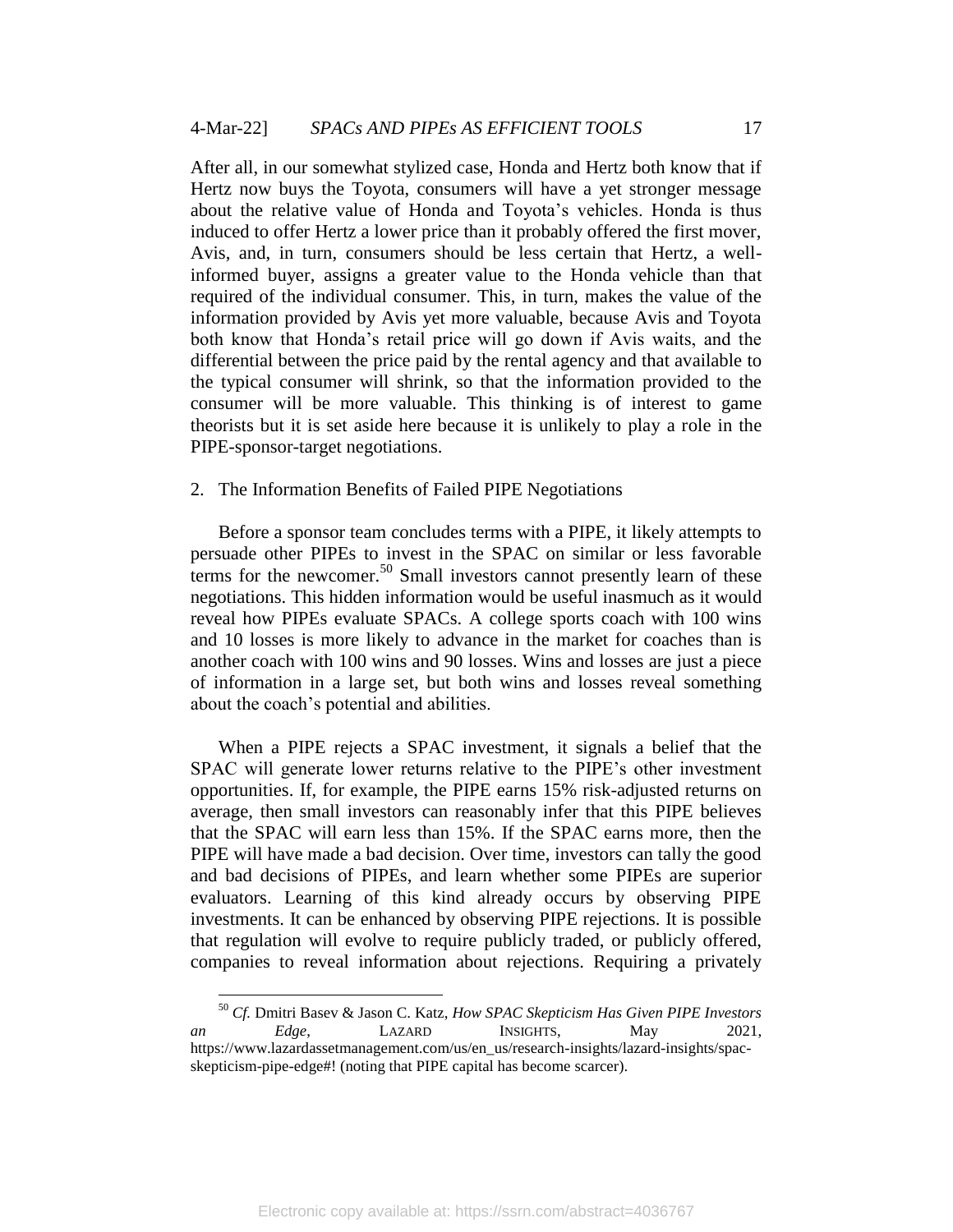owned PIPE (or SPACs) it has considered, to reveal these decisions for the benefit of investors who consider copying the PIPE"s investment would be a new path for law to take. Investors would want to know not only the PIPE"s decision to forego an investment opportunity, but at what price this SPAC was available. In the case of automobiles, consumers can observe that the Avis lots are full of Toyotas, but they do not know at what price these cars were purchased, or the price at which a comparable Honda deal might have been struck. It is plausible that in a very efficient market, consumers could pay for this information. This, too, is a topic best left for another day, as it requires some thinking about strategic behavior on all sides.

To be fair, it is no small task to evaluate a given PIPE over time. Its management may have changed, it is difficult to adjust for risk correctly, and a PIPE's opportunity costs are not easily discovered. This, of course, is a general problem in evaluating decision-makers, and in comparing them to others in the field. Those who watch and study *Shark Tank* are familiar with this problem. Among other things, the television program brings back success stories for the audience to celebrate, $51$  but it does not advertise the losing decisions made by the investors, who are repeat players and would be easier to evaluate than founders as well as most PIPEs.

# 3. The PIPE"s Early-Mover Advantage

The PIPE serves as a link on the SPAC chain because of its ability to evaluate and select a good investment opportunity. Investors will be skeptical of founders, especially when the latter finds a target towards the end of the (usual two year) period before expiration, but there is no similar reason to be skeptical of a PIPE. In turn, the PIPE is compensated, with preferential prices, for its role in the chain. On the surface, it may appear that a portion of its discount is attributable to buying a large block of shares (a bulk discount so to speak) and bearing the price risk during the lock-up period following the merger. The PIPE could, conceivably, avoid this risk by purchasing all the desired shares on the retail market after the identity of the target was announced. It would be logistically difficult, however, for the PIPE to purchase a large retail stake, especially without causing the market

<sup>51</sup> *See, e.g.*, *Success Story: The Paint Brush Cover*, SHARK TANK (Feb., 13, 2015), https://abc.com/shows/shark-tank/video/most-recent/vdka0\_sf9wx9af. Another way to put the point made in the text is that if one is offered the opportunity to invest in just one of the sharks on the program, it would be difficult to choose among them. Viewers are not offered information about the losing investments the make; some can be followed online, but even then there is no information about further commitments made by the sharks.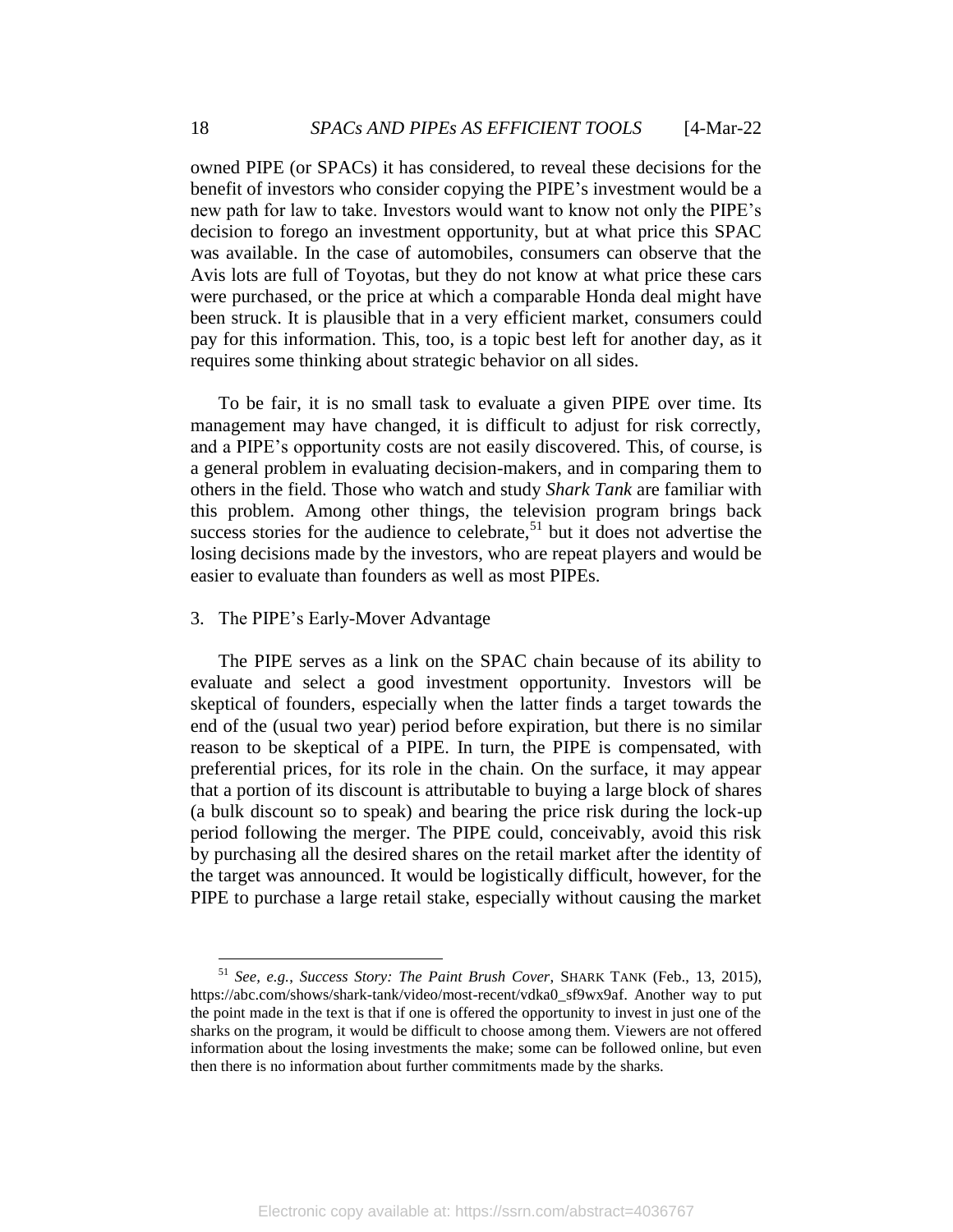price to rise through its purchase activity.<sup>52</sup> In this sense, the SPAC is offering a valuable service by making the bulk purchase possible.

Inasmuch as this service is valuable to the PIPE, it should receive less of a discount. The discussion here has drawn a comparison to the information provided to the market by an early and large purchaser of one car rather than another. But it should be noted that in the case of cars, the final sales to individual consumers come with all sorts of transaction costs, while the purchase (and sale) of shares and warrants in a SPAC, both before and after any acquisition of a target, does not involve advertising, showrooms, promises about servicing, and other costs. In short, the PIPE provides information that benefits public investors as well as the SPAC founders, and it is rewarded in the form of a lower price and preferential shares, but the precise distribution of rewards on the chain, both to PIPEs and to founders, is difficult to predict. It is likely that this distribution is dependent upon a given state of the SPAC market. For instance, if there is great variation in the current batch of SPACs available to public investors, then the PIPE should be expected to be rewarded more substantially for its evaluation capability because its selection of a particular SPAC does more to distinguish a winner among losers. The enhanced reward can take the form of preferential prices or a side payment from sponsors. A sponsor team under pressure to complete a transaction might, for example, surrender more of its founder shares to a PIPE.

# *C. Other Links in the SPAC Chain*

The financing chain that is discussed in this Article does of course have other links, including those occupied by underwriters and law firms. At the pre-documentation stage, legal counsel assists the sponsor in determining whether a SPAC is an appropriate vehicle for achieving the sponsor's objectives.<sup>53</sup> If, for instance, the management team is simply looking to finance a venture or pre-revenue opportunity, then a SPAC may not be the best fit. An experienced counsel surely plays a role in determining such a fit. Similarly, before a sponsor commits capital, counsel advises of potential risks related to SPAC liquidation and the loss of sponsor capital. In some cases, sponsors are referred from previous SPAC sponsors and bankers.

<sup>52</sup> *See* Joshua Mitts, *A Private Ordering Solution to Blockholder Disclosure*, 35 N.C. CENTRAL L. REV. 203, 204-05 (2013) (discussing the logistical difficulty of accumulating a large number of shares at a particular price on a retail market).

 $53$  Lawyers have long been noted for the ability to discover and screen efficient transactions. *See* Ronald J. Gilson, *Value Creation by Business Lawyers: Legal Skills and Asset Pricing*, 94 YALE L. J. 239, 241 (1984).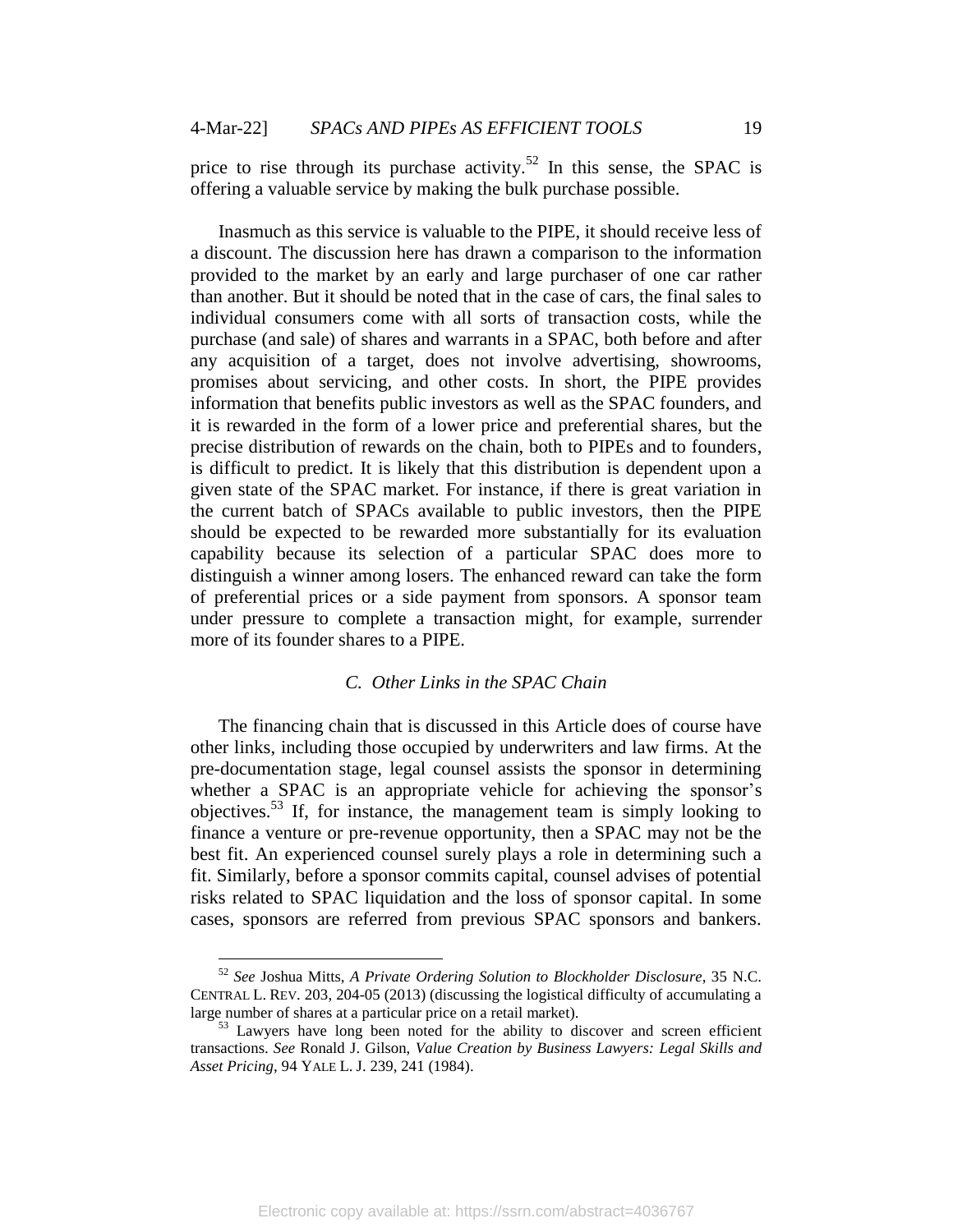Pre-vetted referrals may be more likely to culminate in the business combination of the SPAC and the target, but counsel still can proceed with caution so that clients proceed with eyes wide open. Finally, if counsel determines that the deal is "SPACable," then there is room for connecting a SPAC with a bank that will serve various needs. Experienced lawyers will also help sponsors in structuring warrants, and good work is surely associated with avoiding long delays in arriving at agreements with investment banks. Delays can spell the end of a deal, a fact that is impressed upon law firm associates when they are asked to work late into the night.

In short, lawyers—and investment banks and some other participants are also found on the SPAC chain, and yet their compensation is not discussed here because it is hard to see why it would be different from that associated with an IPO or other "competitor" of the SPAC chain. In all cases it is tempting to wonder about the development of fees that are contingent on success, but as we know from tort law, family law, and other areas, contingency fees come with incentive problems of their own. We leave fee structures for another day.

Lawyers also play an important role when it comes to regulatory hurdles.<sup>54</sup> Again, there are reasons why lawyers who deal with the SEC and other authorities are not compensated based on outcomes; they charge fees, and clients are free to move among vendors, known as law firms. But here it is even clearer that SPACs present nothing new in comparison with IPOs and other substitutes, because at present there is less regulatory oversight of SPACs and PIPEs than of their competitors found in other means of finding targets and assembling capital. The discussion here continues to focus on what is different about the SPAC world.

Exchanges, like underwriters and lawyers, screen out low-quality SPACs, or perhaps force changes in the terms of an acquisition, but their primary role is to standardize transactions. Listing rules are blunt instruments that largely reflect minimum standards set by  $law<sup>55</sup>$  or a particular exchange's rules on minimum market value and liquidity.<sup>56</sup> Other

<sup>54</sup> *See* Steven L. Schwarcz, *Explaining the Value of Transactional Lawyering*, 12 STAN. J. L. BUS. & FIN. 486, 486-87 (2007) (providing survey evidence of lawyers' role in reducing regulatory costs).

<sup>55</sup> *See, e.g.,* NYSE Listing Manual Rule 102.6 and NASDAQ Listing Rule IM-5510 (requiring a minimum SPAC price per share of \$4.00 consistent with the Securities Exchange Act minimum required for avoiding classification as a "penny stock." For the classification rule, see Securities Exchange Act of 1934 § 240.3a51-1.

<sup>&</sup>lt;sup>56</sup> NYSE imposes, for SPACs, a minimum aggregate market value of \$100 million, while the market value of publicly held shares must reach \$80 million. NYSE Listing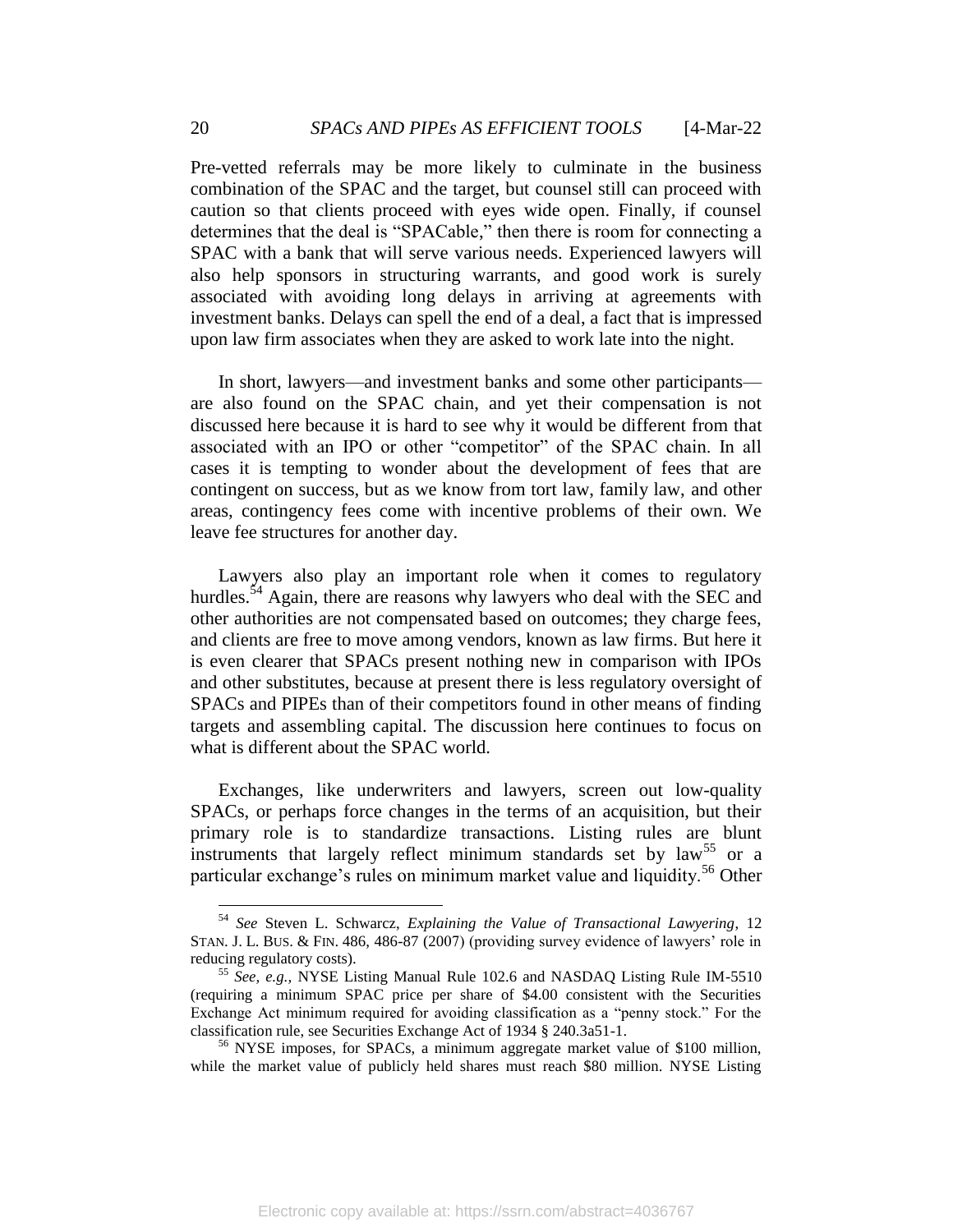listing rules for SPACs set the basic requirements for trust account maintenance, maximum time allotted for finding a target, minimum value of the merger in relation to the cash held by the trust, minimum number of votes required for merger approval (a majority), and specification of redemption rights.<sup>57</sup> These, too, represent blunt forms of quality control and serve more as a checklist for serializing transactions. Over time we can expect these to change or to be eliminated, as controls generate runarounds—much as SPACs themselves can be seen as circumventions of rules regulating IPOs and other methods of acquisition.<sup>58</sup> As a place for carrying out minimal screening and substantial standardization, exchanges serve to elevate, rather than diminish, the role of the sponsor and the PIPE in merger screening and selection. A small investor faced with a group of standardized SPACs relies on the sponsor team and PIPE as signals of quality. But even optimal standardization leaves room for subcategories and market innovation.

#### III. IS THE PIPE UNIQUE?

To the extent that a PIPE can be understood as a link in the investment chain, and one that certifies SPACs, it is useful to see that in other markets there are entities that perform a similar function. In some cases this link has also been a recent development, while in others there is a legal or other hurdle that stands in the way of such a function.

There are myriad settings in which small investors are unlikely to find it worthwhile to study potential targets, and where they are willing to reward intermediaries to certify an investment. In some settings certification is unnecessary. An applicant who is choosing a law school in which to "invest," has a long history of comparing available law schools by looking at job placement records, and then at rankings systems and other metrics

Manual 102.6. There are various configurations permitted for the minimum share requirement. *Id.* NASDAQ imposes smaller minimums. For instance, the total market value of publicly held shares of a listing in the NASDAQ Capital Market is set at \$3.5 million. NASDAQ Listing Rule 5510.

 $57$  The NYSE Listing Manual 102.6 and NASDAQ Listing Rule IM-5510 require: (1) at least 90% of IPO gross proceeds must be deposited in trust, (2) a business combination must be completed within 36 months, (3) one or more business combinations must have a fair market value of at least 80% of the value held in the trust account, (4) a majority of common shares must approve a merger, and (5) anyone who votes against the business combination has a right to redeem shares for a pro-rated share of the cash held in the trust account (except sponsors, family affiliates, etc.).

<sup>58</sup> *See, e.g.*, Coates, *supra* note 8 (noting looser rules with respect to forward-looking statements in the SPAC context).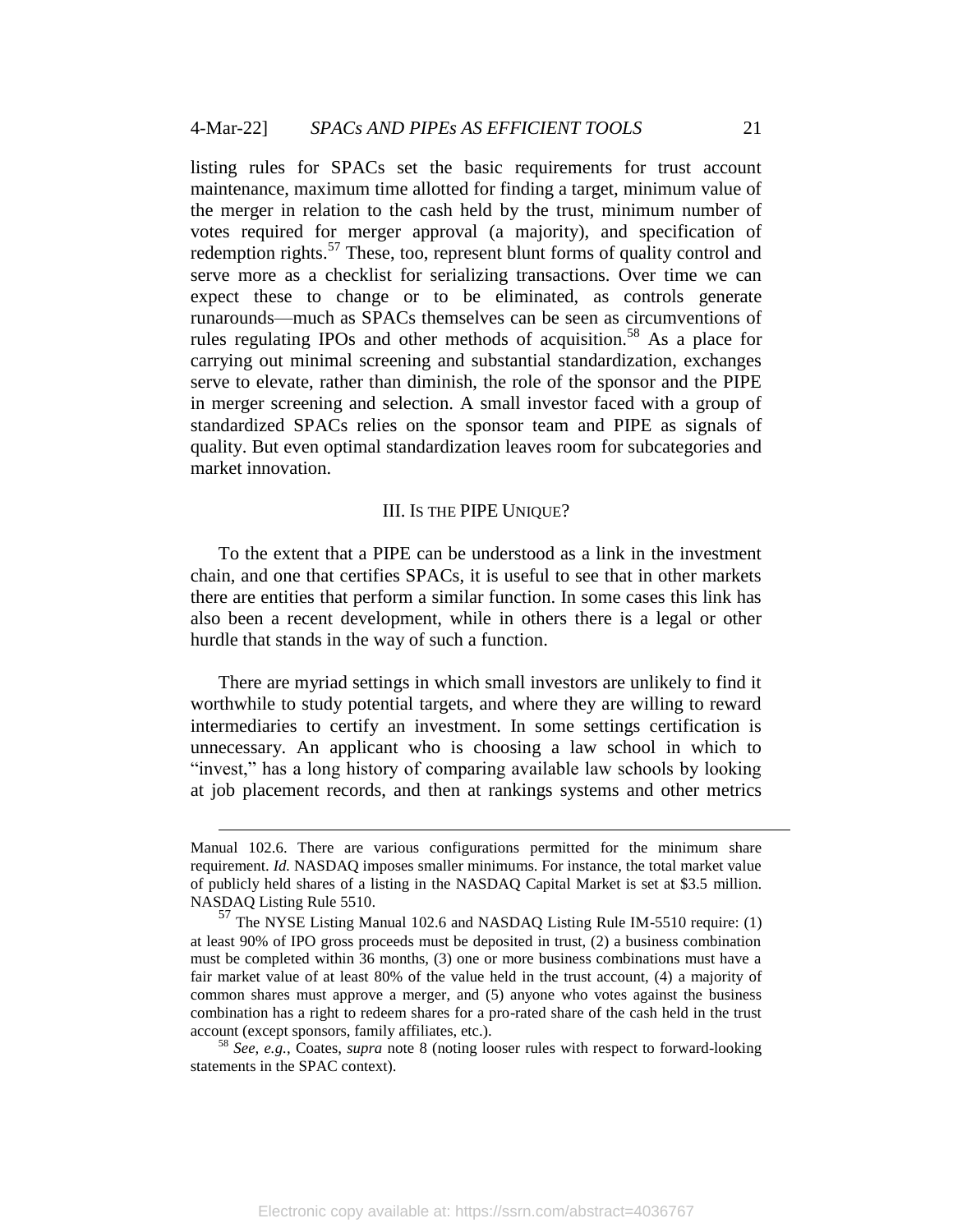produced by third-party intermediaries. These providers of information are financed by advertisements and by subscribers, but for the most part the information they relay is easy to acquire and requires little financial support. Some information that would be useful goes unprovided, often because the party that creates or possesses it prefers not to reveal what it knows. For example, a law school from which many graduates fail the bar examination and have difficulty securing employment that makes use of a legal education, prefers for these facts to be unknown by applicants. Over time the American Bar Association, and in extreme cases the threat of fraud claims by disappointed graduates, has required schools to reveal this information.<sup>59</sup> Vigilant alumni who are potential donors to the schools, and state legislators in the case of public universities, care about the reputation of the school, and they might also pressure law deans to reveal information or to improve outcomes. In some cases, potential donors have the opposite effect, because they want to hear good news, and law school administrators have reason to exaggerate the quality of outcomes, often by broadcasting the accomplishments or placements of successful students, and saying nothing about failed bar exams and unfulfilled career plans. Overall, the need for intermediate providers of information has been reduced by these requirements and incentives, and this reduction takes the place of an intermediary. In any event, an intermediary that sought to provide this information to paying customers, would find it difficult to be sufficiently compensated, because information that it discloses to one paying customer is easily shared with other, non-paying, users.

The quality of other goods can be certified or ensured by warranties, by repeat play, and some by a buyer's ability to observe the market for used goods. In some markets, buyers pay for inspections, so that there are fewer hidden defects in things like houses or used automobiles that they purchase.<sup>60</sup> A long list of such developments can be understood as doing what PIPEs do; they give small investors information before the latter must commit to a purchase or other kind of investment.

Somewhat closer to the world of SPACs, which have arisen with an eye on modest size businesses that are viewed as ready to expand and go public, we find large investors that move among existing opportunities in the great

<sup>59</sup> <sup>59</sup> *See* American Bar Association Standard 509, https://www.abarequireddisclosures.org/Disclosure509.aspx (last visited Feb. 15, 2022) (requiring law schools to disclose employment outcomes and bar passage outcomes of students for accreditation).

<sup>60</sup> *See* Saul Levmore & Frank Fagan, *The End of Bargaining in the Digital Age*, 103 CORNELL L. REV. 1469, 1507-08 (2018) (providing examples).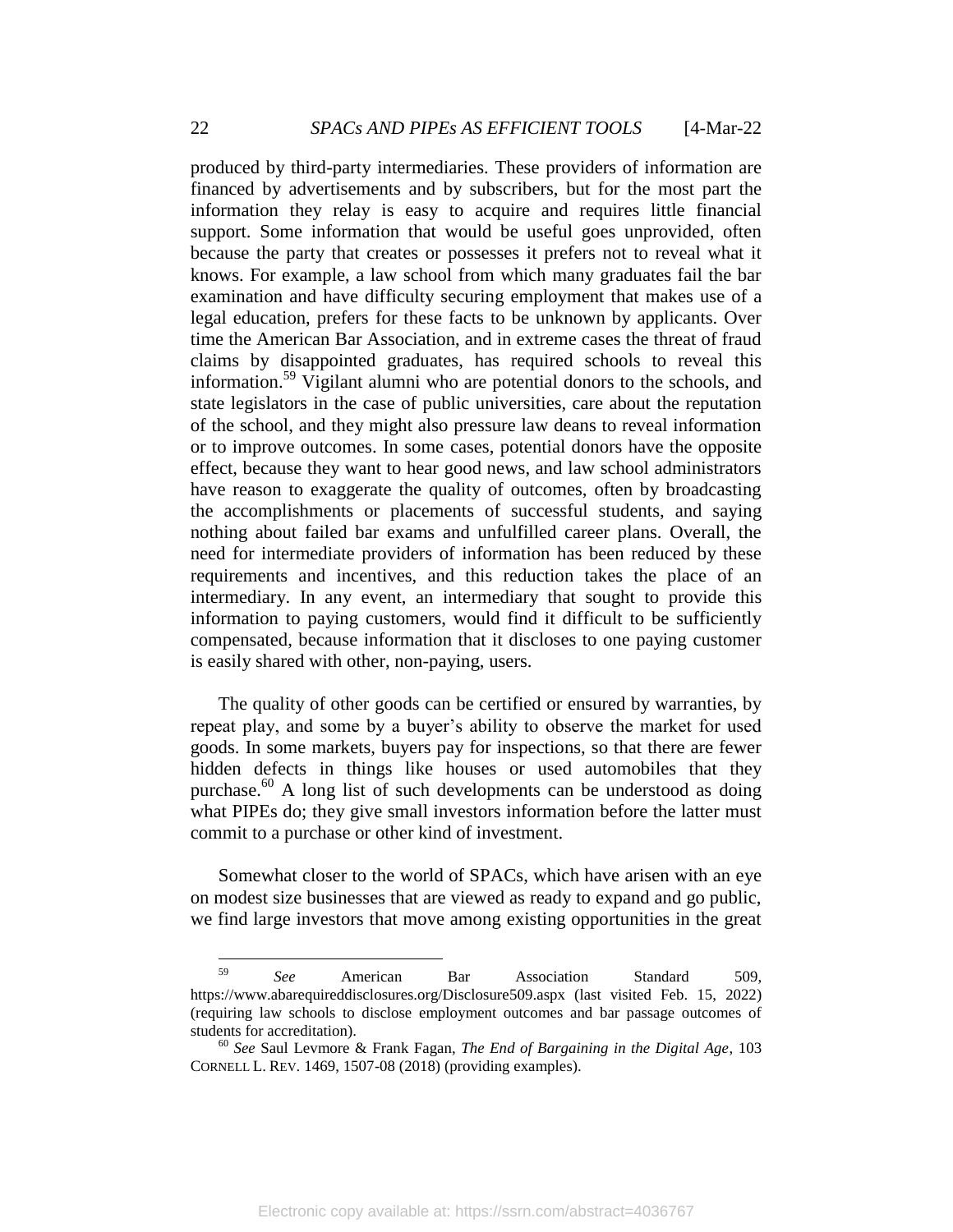stock exchanges. When Berkshire Hathaway purchases a sizeable chunk of a publicly traded company"s stock, other investors who are relatively illinformed know that an informed investor has found an investment opportunity that they can now wisely grab onto. This is especially useful information because Berkshire Hathaway (or Warren Buffett) is known to interfere little with the management of a firm in which it invests.<sup>61</sup> The large investor has found an opportunity, as a SPAC claims to have done. The acquirer is evaluating rather than providing management skills; it affirms one link rather than two in the investment chain. Less-informed investors are now likely to buy stock in the same target, and of course they pay a somewhat higher price, and often drive up the price of the shares already owned by the first mover, which can be thought of as providing information to other investors. The target may also be ready to expand as these stock purchases are often associated with substantial borrowing by the target company. Warren Buffett is rewarded when the price of his Berkshire Hathaway investment rises, the smaller investors in Berkshire Hathaway are rewarded for their earlier investment in the firm, and are often further rewarded when the firm borrows money and thus expands successfully. Presumably, Berkshire Hathaway, in the manner of somewhat more complete takeover artists, does not want to take on more risk by buying a yet larger share of its new target; instead, it shares its insights with tagalong investors.

There are, to be sure, investment advisers and columnists that try to sell their claimed expertise in these matters in a more direct fashion, without having to invest huge resources on their own. But anyone can claim to be an expert, and some advisers will be lucky and then try to profit from their past (lucky) picks. Buffett has not only a history of good investments—though these could be random results—but also the fact that he invests a considerable amount of his own money indicates something more than a recommendation. Smaller investors can see that it was worth it for him and his firm to investigate and evaluate potential investments, and they now sensibly invest in his wake. This is what a PIPE does in its evaluation not only of a SPAC but also of the SPAC"s target. We should think of the SPAC as claiming expertise in discovering a target, in negotiating a takeover of the target, and then of helping to manage the new, enlarged company. The PIPE tells the market whether the SPAC"s work is well done. The SPAC's founder is not itself sufficient evidence, for reasons we have

<sup>61</sup> *See* Marilyn Haigh, Warren Buffett on Managing People: Find the ".400 Hitters" and Don"t Tell Them How to Swing, CNBC INVESTING, Feb. 13, 2019, https://www.cnbc.com/2019/02/13/warren-buffett-on-managing-find-the-point400-hittersand-then-dont-tell-them-how-to-swing.html (describing this hands-off approach).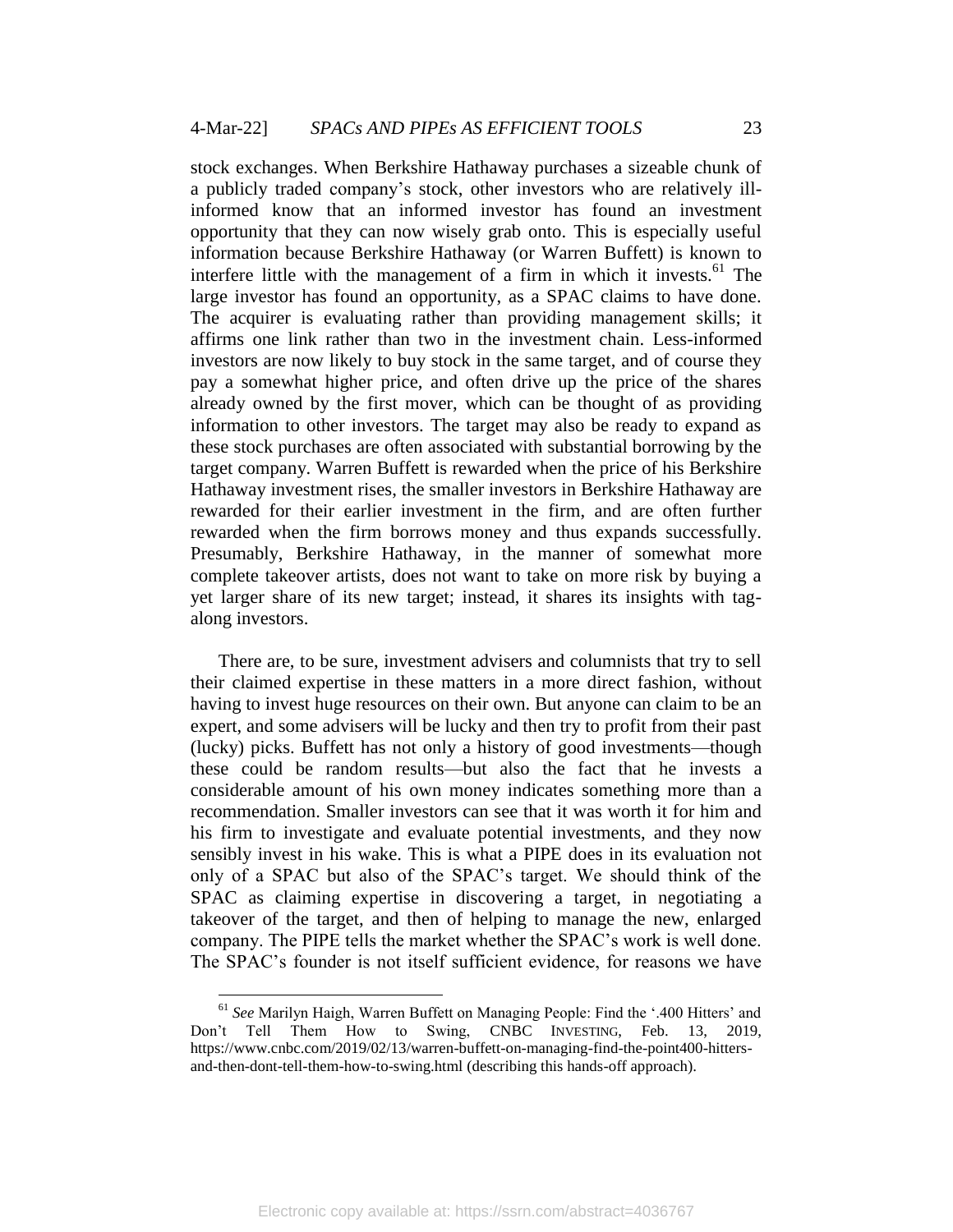seen; it is paid early-on for its work and it is constrained by time, because it must rush to find a target as its specified time nears a final moment.

Consider, as a final and less obvious example of PIPE-like work, the structure of many not-for-profit organizations. When we decide how to support research or save lives through malaria control in distant countries, it is difficult to find the right investment, and certainly difficult to be a sensible, or even efficient, altruist. There are now not-for-profits that provide information about other not-for-profits, but they necessarily do this by studying some (of many) variables that can be learned about "competing" not-for-profit providers. These (not-for-profit) students and evaluators of not-for-profit (and often distant) performance, do not have an easy job, and it is difficult to know whether they are themselves reliable. It might for example be efficient for a not-for-profit to spend a substantial fraction of what it receives on its own management, but this is usually taken as a sign of waste. One university is hardly a better investment than another simply because its president receives a lower salary than the other's. Law plays a limited role here by requiring some disclosures and, most famously, by giving favorable tax treatments to organizations that are not-for-profit. The managers and founders can receive reasonable compensation but they cannot receive dividends or otherwise extract funds that have been put into the organization with favorable tax treatment. There is, however, another way to judge universities that engage in scientific research or distant malaria-control providers. A potential, relatively small, donor, might look to see what a large donor does. Just as an investor looks to a PIPE for information, a small donor might look to see what the Gates Foundation has done.

Many NFPs (not-for-profits) try to solve the assessment problem facing potential donors by disclosing information and specific plans. Some are required by law to show how much of what they take in goes to managing the entity, and to raising yet more money, rather than to working on the goal that interests the donors.<sup>62</sup>

But very much in the style of following a PIPE, if donor X, who wants to give \$1,000 to a cause, sees that donor Y has given \$100 million to that cause, X might reason that Y has investigated the field and decided that this is the best place to invest that considerable sum. It is no wonder that a charitable cause will normally advertise Y"s large gift, as this fact provides

The IRS requires a tax-exempt organization to make certain filings but none includes a measure of performance. Private foundations must also disclose the identities of substantial contributors. 26 CFR  $\S$  1.6033-2(a)(2)(ii)(F).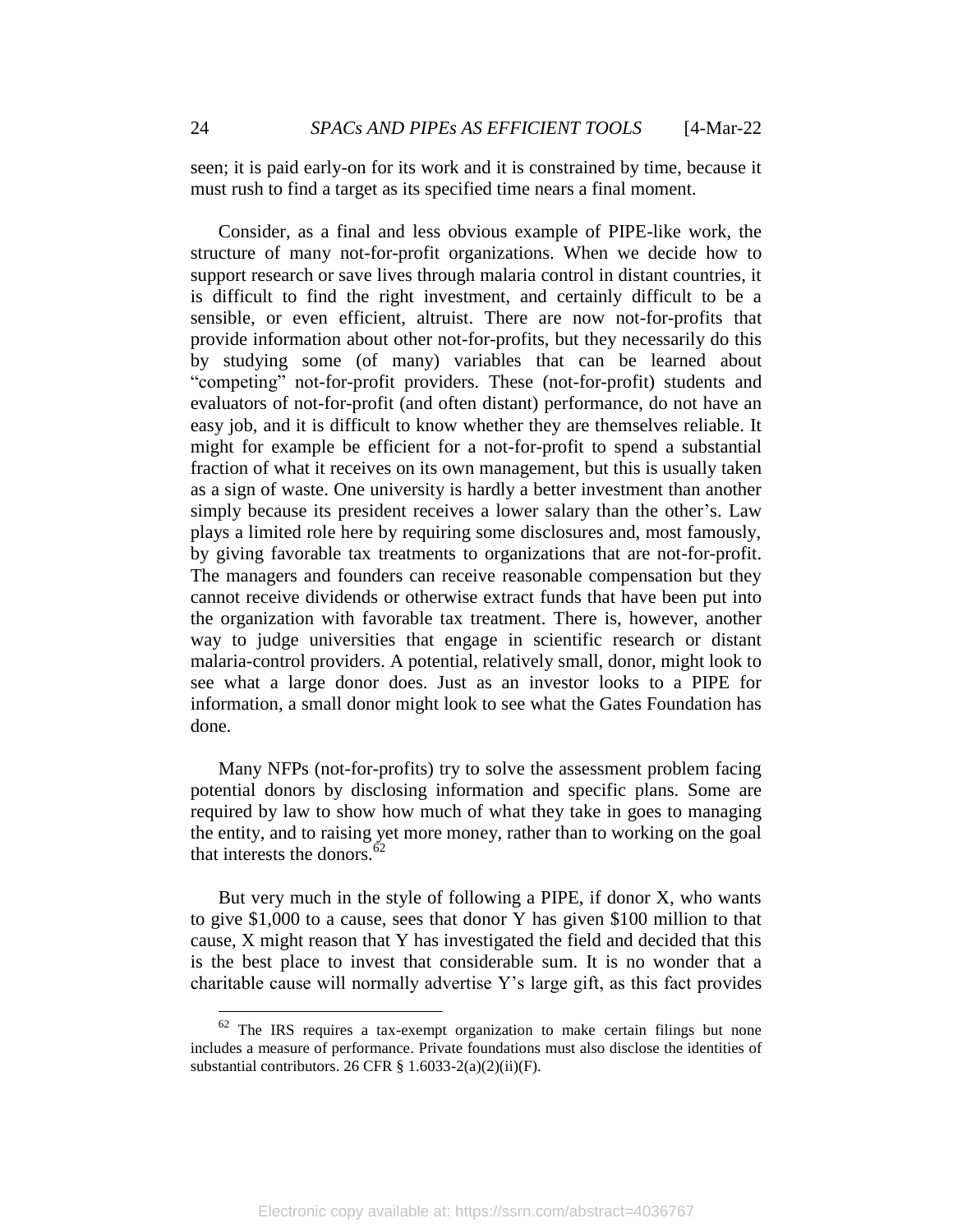information to smaller investors, like X. The conventional wisdom is that the advertisement serves to enhance the donor"s social standing, but another possibility is that it motivates people like X. X can use Y, much as a small investor uses Buffet or the behavior of a PIPE. $^{63}$ 

### IV. ALTERNATIVES TO SPACS AND PIPES

## *A. Prediction Markets*

SPACs and PIPEs, and their counterparts in other markets, have been described here as entities that discover prospects and that confirm the presence of skilled discoverers of investment opportunities. These descriptions assume that some significant expense is required to carry out investigations. However, there are situations in which small, often dispersed parties already possess information about quality, or can easily acquire such information, and the trick is to aggregate information rather than to acquire it. By way of analogy, an expert might evaluate a new restaurant, but an alternative is for many customers to record their own lived experiences. The problem here is that there is no reward for providing the information and, often, no reason to think that the reviews are provided by disinterested parties.

A prediction market is one way to solve this information problem and to assemble information from numerous providers who have some reason to think that they can evaluate the likelihood that their own impressions are accurate.<sup>64</sup> Patrons, or a yet larger group of likely observers, might be allowed the opportunity to earn money and glory by winning a competition for predicting a measurable outcome—in this case perhaps the number of patrons the restaurants will have with a given menu in a given month. Waiters, regular patrons, and even competitor restaurant owners might bet on the result by buying and selling shares in a prediction market much as there is betting on horse races and presidential elections. This kind of market had proved to be better than highly paid experts in assessing the first weekend's ticket sales for a new film. $65$  The knowledge helps theater owners decide which screens to dedicate to new films. A prediction market

<sup>63</sup> Variations on this theme are discussed in Saul Levmore, *Not-for-Profits, ESGs, and The Economic Structure of Corporate Law*, U. CHI. BUS. (forthcoming 2022).

<sup>64</sup> *See* Michael Abramowicz, *Predictive Decisionmaking*, 92 VA. L. REV. 69, 69 (2006) (describing potential uses of prediction markets for law).

<sup>65</sup> *See* Ekaterina V. Karniouchina, *Are Virtual Markets Efficient Predictors of New Product Success? The Case of the Hollywood Stock Exchange*, 28 J. PRODUCT INNOVATION & MGMT. 470, 470 (2011) (describing the Hollywood Stock Exchange prediction market and its success).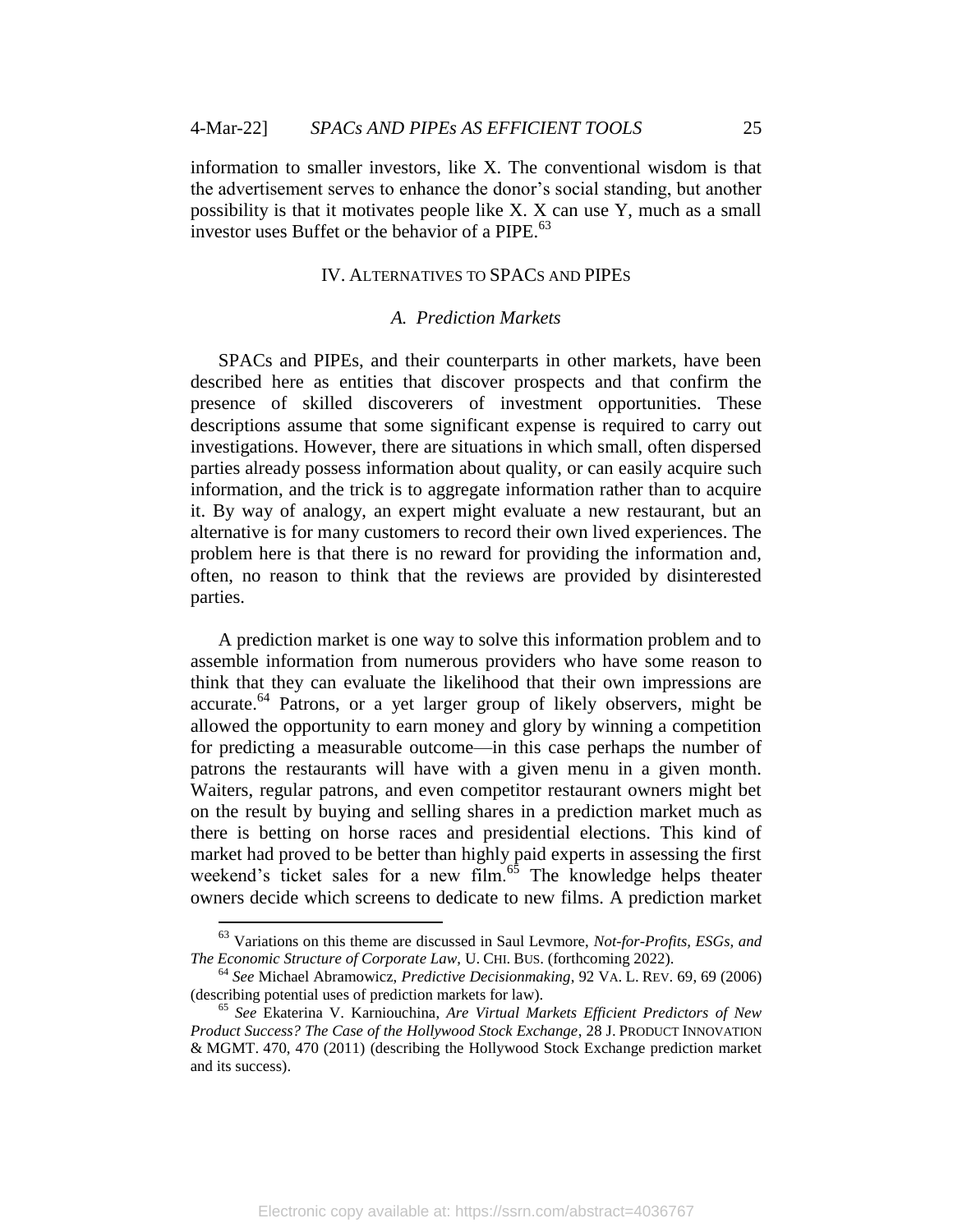is likely to be effective when knowledge is spread among many parties, though it is worth noting that if there is a single knowledgeable party, that person can also emerge victorious in a prediction market otherwise intended to attract numerous dispersed players. One hurdle faced by prediction markets is that state law often regards these markets as nothing more than gambling casinos and these are highly regulated.<sup>66</sup>

But why would a prediction market that is focused on new businesses of the kind that SPACs currently evaluate, be more useful than a "real" market such as a stock market—assuming that both will soon be permitted by law without excessive regulation? A prediction market might be useful when the parties with knowledge do not have the resources to buy shares and do not have the risk-taking inclination to buy in highly leveraged fashion or to buy and sell stock short. If one hundred small "investors," like employees and other observers,  $67$  can evaluate a SPAC or the SPAC's target as well as a PIPE, but these parties do not have substantial resources, they might participate in a prediction market where the winner is the one that best estimates the value of the SPAC at a specified date. Other configurations are possible. People could purchase contracts that pay if the business combination increases or decreases in market value by a particular percentage, or reaches a particular revenue or profit target by an announced date. These contracts could then be traded on an information market.

In some sense, stock markets already pull together the knowledge of numerous and dispersed buyers and sellers, and these markets are prediction markets. The market for SPACs, both before and after announcement of a business combination, is no different. Initially, investors want to know whether a sponsor team can find a good target. A purchase of shares can be understood as a prediction of success. Once the SPAC identifies a target, investors want to know whether its acquisition will be profitable. The purchase of shares by a PIPE can also be thought of as a prediction. While the right to redeem protects the earlier investor, the challenge for later public investors who face a decision to remain or be redeemed (at the time

<sup>66</sup> *See* Jerry Brito, Houman Shadab & Andrea Castillo, *Bitcoin Financial Regulation: Securites, Derivatives, Prediction Markets, and Gambling*, 16 COLUM. SCI. & TECH. L. REV. 144, 196-97 (2014) (providing some examples of prediction markets that have been highly regulated).

 $67$  There is evidence that opinions of employees may be particularly valuable. Rankand-file employees participating in a prediction market at Hewlett-Packard outperformed executives in forecasting printer cartridge and ink toner sales 75% of the time, and a prediction market that included a diverse mix of employees at e.Lily more successfully predicted FDA approval of drugs. *See* James Surowiecki, *Smarter Than the CEO*, WIRED (Jun. 1, 2004), https://www.wired.com/2004/06/smarter-than-the-ceo/.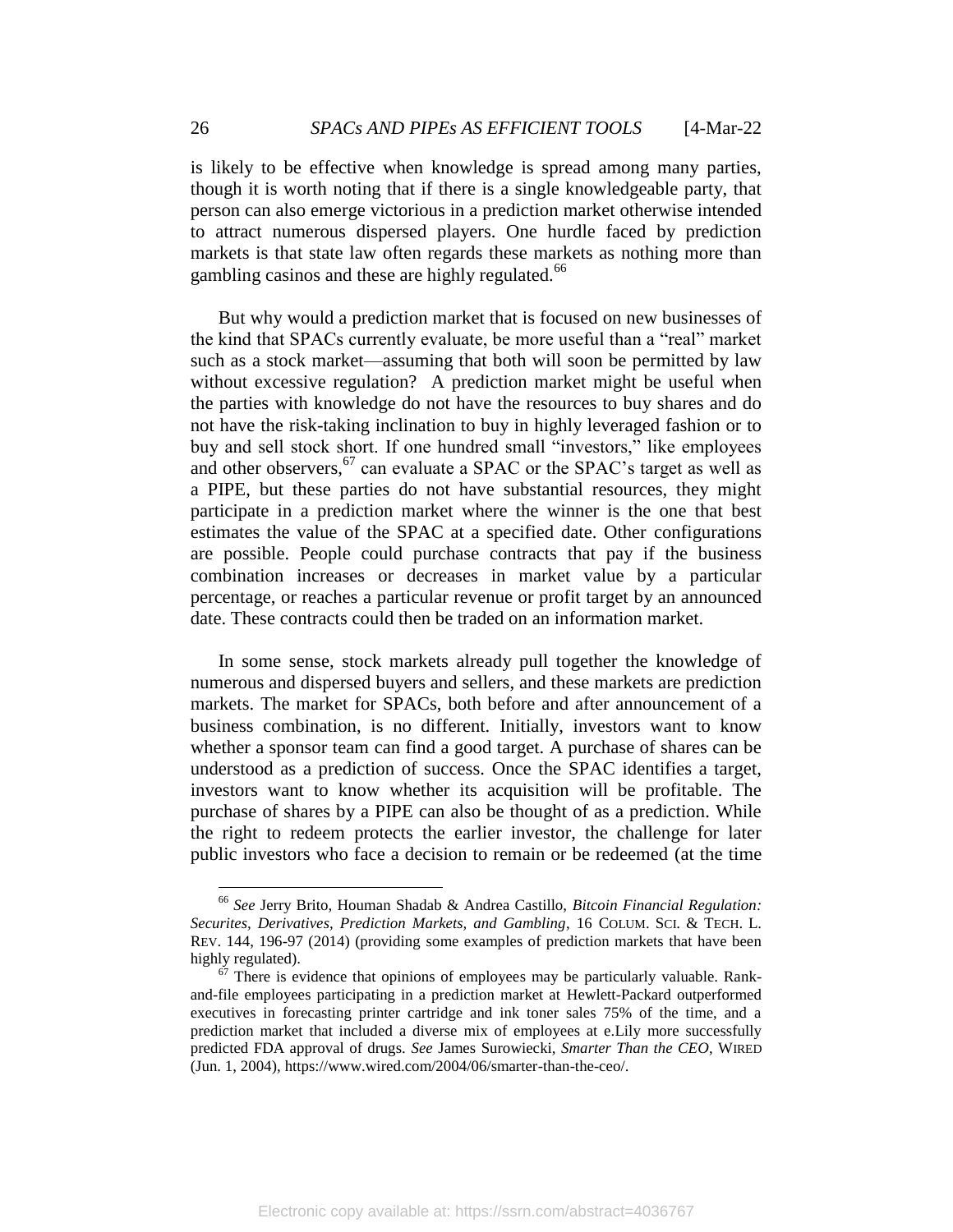of the merger) is to understand how much the PIPE"s purchase of shares can be interpreted as a seal of approval as opposed to the mere taking advantage of insider benefits. Mandating the revelation of PIPE terms will very likely serve as a warning system for transactions that are extremely unfavorable to public investors. But disclosure is unlikely to do the expert work of separating the good from the bad for the close calls. More information is needed beyond PIPE terms.

#### *B. Insurance*

Prediction markets offer one way to elicit the information that investors would like. Insurance is another way to find out how a well-informed party assesses a risk, while it is also a means of avoiding risk.<sup>68</sup> Instead of mandating disclosure of PIPE terms, the business combination might offer to purchase insurance against bankruptcy, or a particular magnitude of decline in market value, such as anything greater than a 20% decline in value from the time of merger. $69$  Each share of the business combination could be coupled with this insurance, or warranty, valued proportionally to the market value of the business combination at the time of its completion. The counterpart to a "merger unit," consisting of a share plus an insurance contract, is today"s SPAC unit, consisting of a share plus a warrant. The insurance could separate and trade on its own, much as warrants do. If the business combination performs well over time, the value of the insurance contract will decline. This additional information found in a secondary market for insurance contracts is comparable to that already available in the stock market for the business combination's shares.

But merger units can be attractive when compared to one-size-fits-all disclosure rules—especially when over-disclosure is in the air. Combinations of skilled sponsors and target management teams will be rewarded with lower up-front insurance costs. Less-skilled groups, that may be inclined to provide overly generous terms to a PIPE, will pay more. While disclosure of PIPE terms will certainly reveal something about the quality of the business combination, insurance reveals information about the beliefs of large investors and other insiders regarding the merger's market value at a later point in time. Without insurance and other prediction markets, information regarding the business combination"s value is reflected in share price, PIPE terms, and other features of the transaction

<sup>68</sup> *See* Abramowicz, *supra* note 61 at 79 (describing the use of partial insurance markets for eliciting information).

<sup>69</sup> The larger idea is not new. *See* Sean J. Griffith, *Deal Insurance: Representation & Warranty Insurance in Mergers & Acquisitions*, 104 U. MINN. L. REV. 1839 (2020).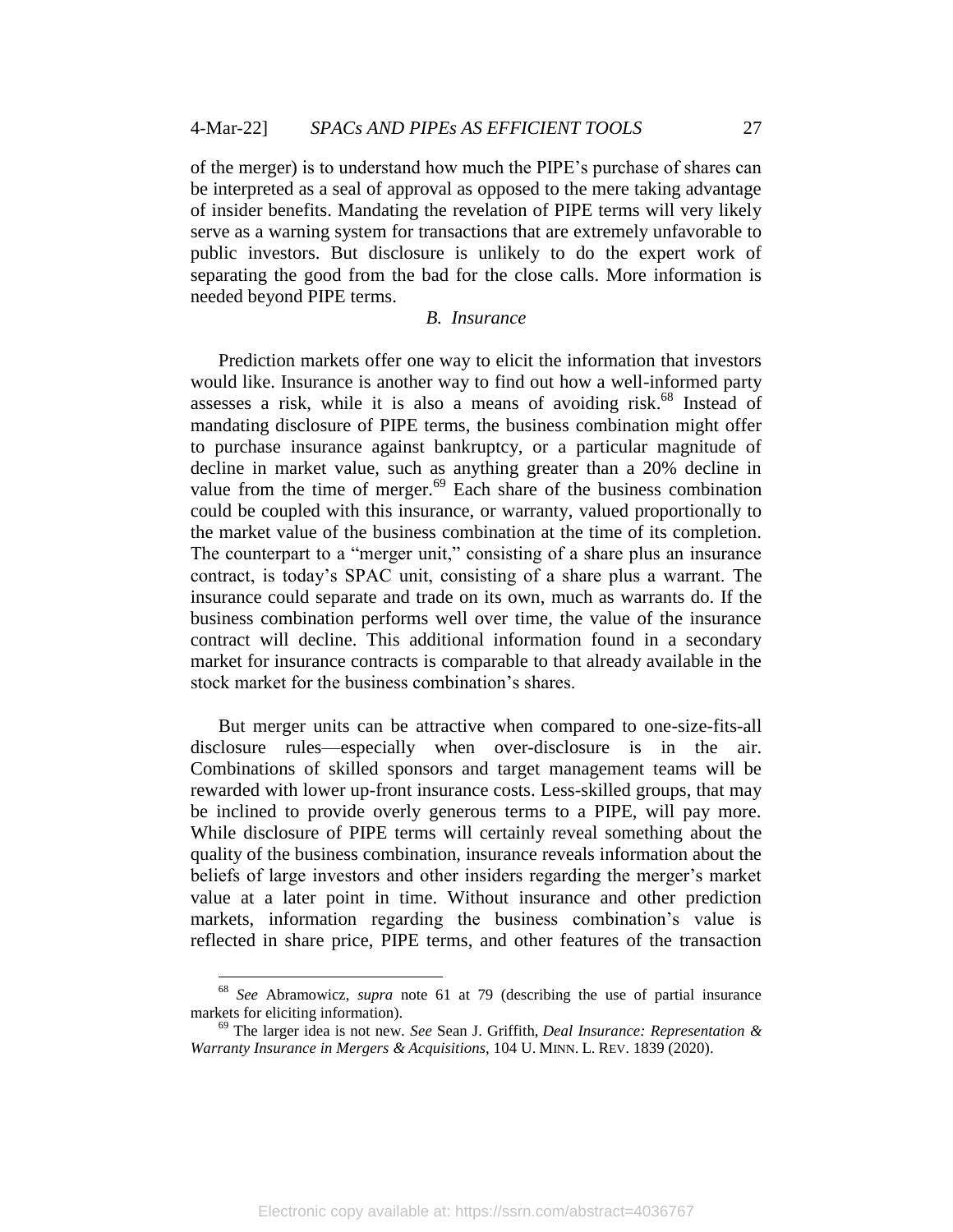such as the surrender of founders" shares, but all of these also reflect insider benefits. Information on merger performance and insider compensation is commingled, and insurance works to separate this information. The disadvantage of encumbering SPACs with higher pay-to-play costs is a resultant decrease in deal volume. But this is the price we pay for any form of regulation, and insurance may prove comparatively superior to rules of mandated disclosure. Prediction markets offer the advantage of avoiding these costs, but require broad participation—and information to be held across many parties—in order to be effective.

#### *C. Will SPACs Survive?*

We have seen that the development of SPACs and PIPEs can be understood as filling useful roles in the market. But the discussion has also suggested that there are substitutes for them. If, for example, law allowed prediction markets to flourish, would PIPEs, and therefore SPACs, disappear? Probably not, because one calls on single well-equipped investigators who inform the market, while the other specializes in cases where there are numerous well-informed parties who would convey information if they had an opportunity to profit even just a little bit without risking much on their own.

Insurance offers a more likely, and lower cost, substitute for PIPEs. It might be offered by third parties, in which case it too counts on a limited number of well-informed players. But small investors must be confident that the insurer is reliable in the event of a loss, and this might require regulation of its own. If the insurance is provided by the SPAC itself, as a side product, smaller investors might be offered the choice of buying in with or without what might be called a warranty, as easily as insurance. A warranty offered by a seller is not normally subject to regulatory supervision.

Even on their own terms, there are some mysteries about the present construction of SPACs. For example, when the SPAC founder solicits investors, the founder offers to find a suitable target within a period of time; two years is common as noted earlier. In turn, the SPAC"s discovery is less promising as the stated period comes close to expiration, because investors know that the SPAC will become desperate in the face of the requirement that it must return the capital entrusted to it; as discussed earlier, the founder is enriched only if it finds a target that it can pass off as appealing. This two-year period therefore seems unstable. We might expect the contractual rules governing redemptions or warranties to change so that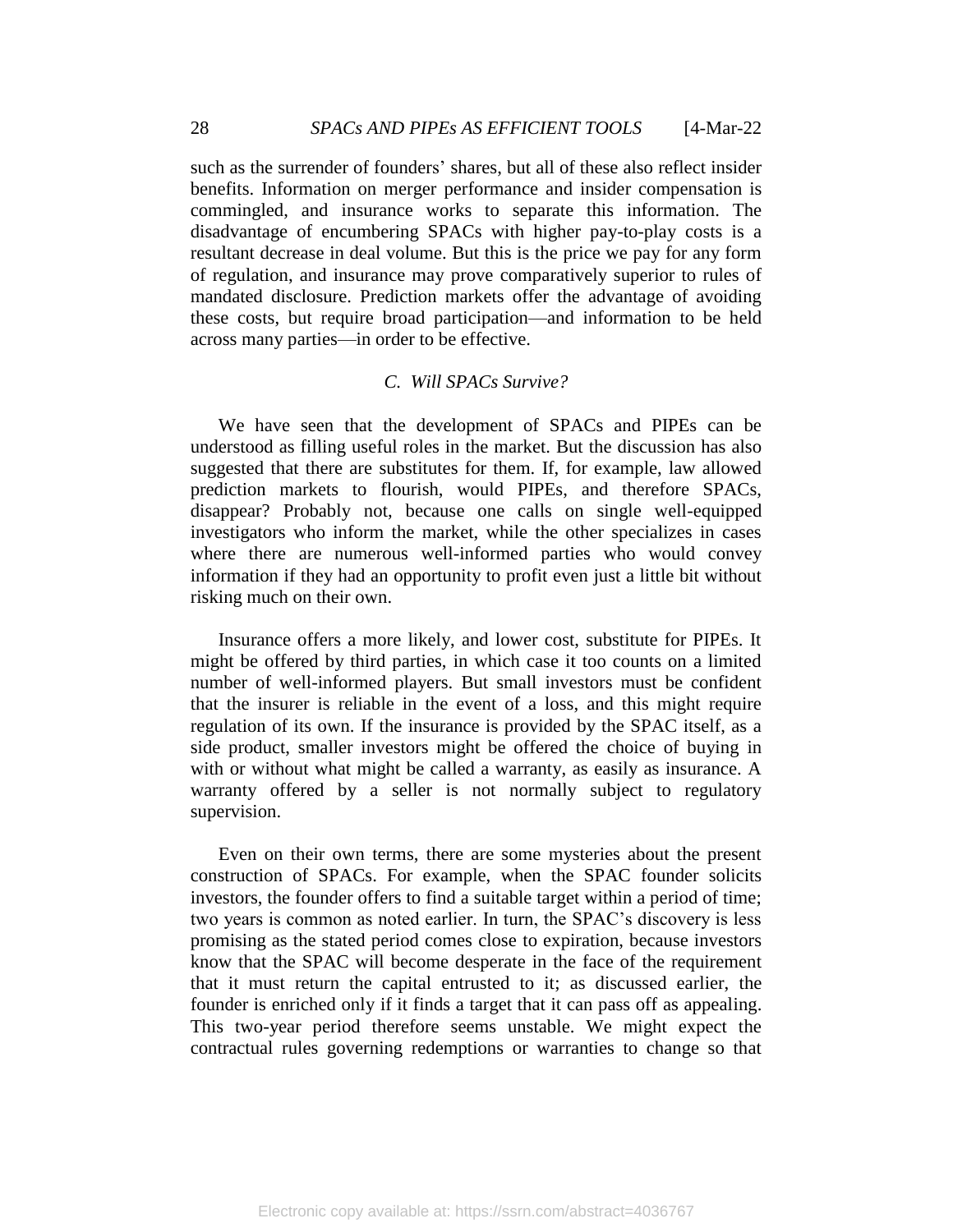SPACs are no longer rushed to find a target at the end of the two year period. This might be done in several ways, including a sliding scale reduction in the ownership retained by the SPAC as the search period proceeds.

## *D. SPACs and Hold-outs*

The arrival of SPACs can be understood as a new way of dealing with hold-outs in corporate law. In property law, when the government wants to develop a road, it buys land and deals with hold-outs by asserting its eminent domain power. In corporate law, a company that wants to merge with another, must convince enough shareholders to come along for the ride, and it can often deal with strategic shareholders with a short-form merger that forces out dissenters, if 90% of the shares (at least in Delaware) want to go along with the terms of the mergers.<sup>70</sup> It is a kind of private law of takings. A SPAC founder knows that it could face a similar problem, but here its main business is to attract investors by promising to try to find a good target. The market has thus far evolved by relying, once again, on a 90% "vote" of sorts, and by forcing out any dissenters by telling them in advance that they can exit when they like, and receive what amounts to the pre-merger and pre-finding price; they have agreed to stay aboard or get their money back with interest.

The SPAC market can in this way be seen as yet another way to deal with strategic dissenters, albeit in a setting where the very task of the firm is to find an attractive target. We leave for another day this larger comparison of methods that law and the private market provide for dealing with dissenters, some of whom might be strategic, and in the end block efficient combinations. The important point here is that the SPACs bring on PIPEs who help acquire the necessary cash, so that money is something of a substitute for votes as a tool to deal with hold-outs.

### **CONCLUSION**

Special Purpose Acquisition Companies, or SPACs, have developed in response to market opportunities, alongside legal restrictions associated with other methods of combining capital in order to expand promising businesses. As is so often the case, observers have been quick to find problems where it is at least as likely that there is efficient development in plain view. Some SPACs have, no doubt, attracted small investors while

<sup>70</sup> DEL. CODE ANN. tit. 8 § 253 (2019).